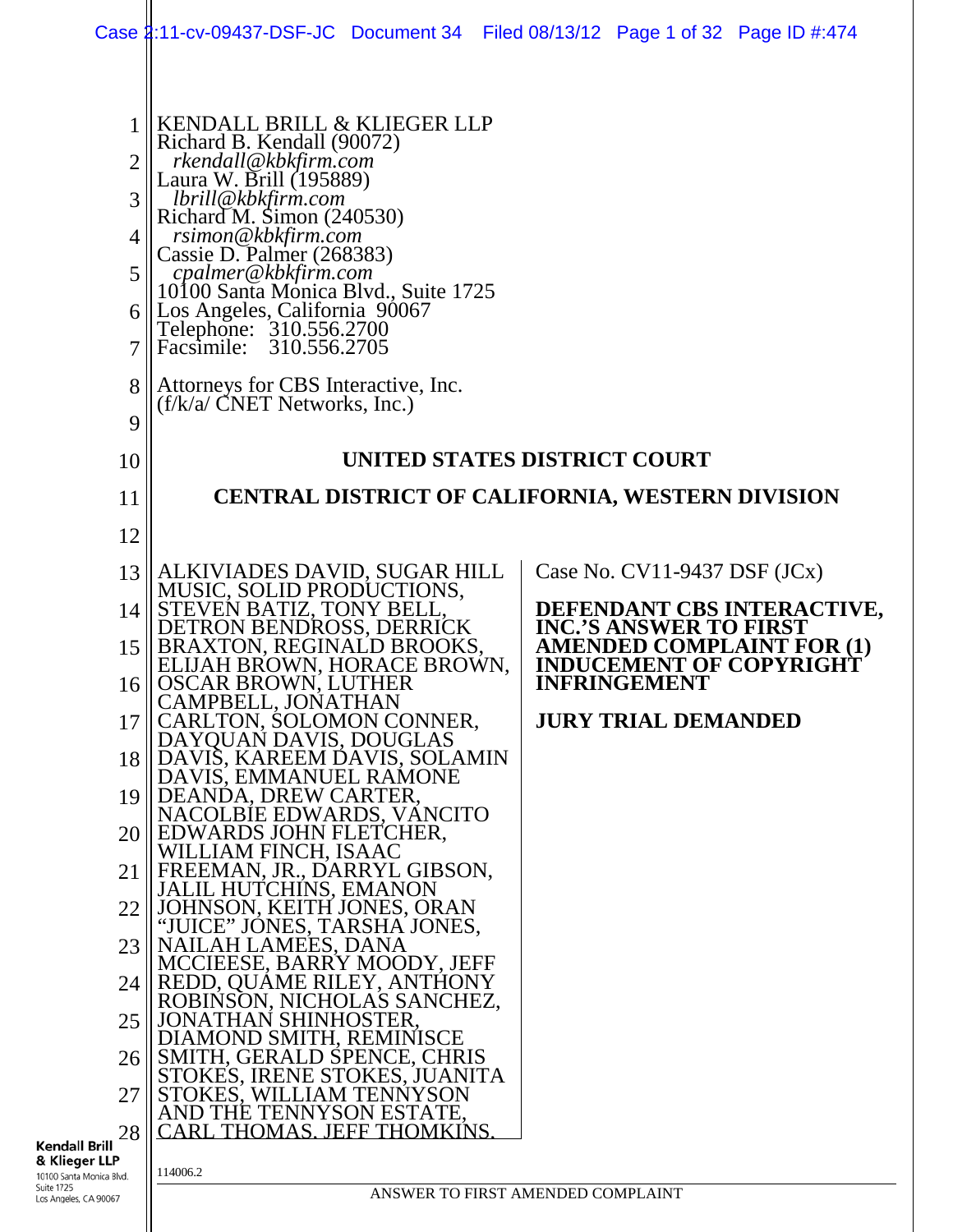|                                                         | Case \$:11-cv-09437-DSF-JC Document 34 Filed 08/13/12 Page 2 of 32 Page ID #:475                                                                                                |                                   |  |
|---------------------------------------------------------|---------------------------------------------------------------------------------------------------------------------------------------------------------------------------------|-----------------------------------|--|
|                                                         |                                                                                                                                                                                 |                                   |  |
| $\mathbf{1}$                                            | RONDELL TURNER, RICKY<br>WALTERS, KEVIN WILLIAMS,<br>YOLANDA WHITAKE, JOSEPH<br>WILLIAMS, RAHEEM WILLIAMS,<br>CASE WOODWARD, ATTRELL<br>AND JARRETT CORDES,<br>MITCHELL GRAHAM, |                                   |  |
| $\overline{2}$                                          |                                                                                                                                                                                 |                                   |  |
| $\overline{3}$                                          |                                                                                                                                                                                 |                                   |  |
| $\overline{4}$                                          |                                                                                                                                                                                 |                                   |  |
| 5                                                       | Plaintiffs,                                                                                                                                                                     |                                   |  |
| 6                                                       | V.                                                                                                                                                                              |                                   |  |
| $\tau$                                                  | CBS INTERACTIVE INC., CNET NETWORKS, INC.,                                                                                                                                      |                                   |  |
| 8                                                       | Defendants.                                                                                                                                                                     |                                   |  |
| 9                                                       |                                                                                                                                                                                 |                                   |  |
| 10                                                      |                                                                                                                                                                                 |                                   |  |
| 11                                                      |                                                                                                                                                                                 |                                   |  |
| 12                                                      |                                                                                                                                                                                 |                                   |  |
| 13                                                      |                                                                                                                                                                                 |                                   |  |
| 14                                                      |                                                                                                                                                                                 |                                   |  |
| 15                                                      |                                                                                                                                                                                 |                                   |  |
| 16                                                      |                                                                                                                                                                                 |                                   |  |
| 17                                                      |                                                                                                                                                                                 |                                   |  |
| 18                                                      |                                                                                                                                                                                 |                                   |  |
| 19                                                      |                                                                                                                                                                                 |                                   |  |
| 20                                                      |                                                                                                                                                                                 |                                   |  |
| 21                                                      |                                                                                                                                                                                 |                                   |  |
| 22                                                      |                                                                                                                                                                                 |                                   |  |
| 23                                                      |                                                                                                                                                                                 |                                   |  |
| 24                                                      |                                                                                                                                                                                 |                                   |  |
| 25                                                      |                                                                                                                                                                                 |                                   |  |
| 26                                                      |                                                                                                                                                                                 |                                   |  |
| 27                                                      |                                                                                                                                                                                 |                                   |  |
| 28<br><b>Kendall Brill</b>                              |                                                                                                                                                                                 |                                   |  |
| & Klieger LLP<br>10100 Santa Monica Blvd.<br>Suite 1725 | 114006.2                                                                                                                                                                        | ANSWER TO FIRST AMENDED COMPLAINT |  |
| Los Angeles, CA 90067                                   |                                                                                                                                                                                 |                                   |  |

i<br>L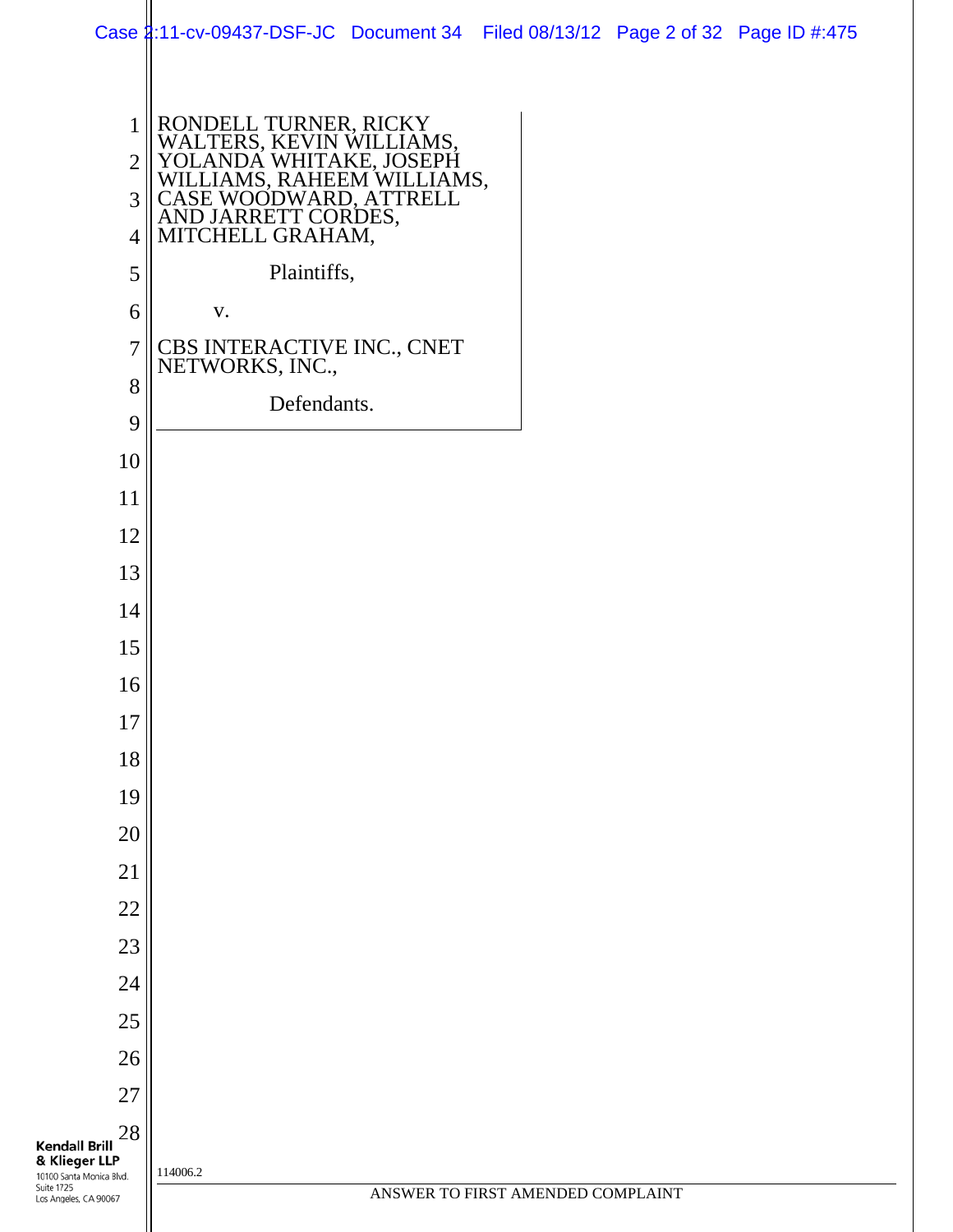1 2 3 4 Pursuant to Rule 8(b) of the Federal Rules of Civil Procedure, Defendant CBS Interactive, Inc. (f/k/a/ CNET Networks, Inc.) ("Defendant") hereby answers the First Amended Complaint ("FAC") of plaintiffs ("Plaintiffs"). Defendant denies all factual allegations set forth in the FAC unless expressly admitted.

5 6 7 Any admission herein is limited to the express language of the response, and shall not be deemed an implied admission of additional facts. Defendant affirmatively asserts that Plaintiffs should be denied all of the relief they request.

8

#### **RESPONSE TO "SUMMARY OF THE ACTION"**

9 10 11 1. In answering Paragraph 1 of the FAC, Defendant states that Paragraph 1 contains legal arguments and conclusions that require no response. To the extent a response is required, Defendant denies the allegations in Paragraph 1 of the FAC.

12 13 14 15 16 17 18 2. In answering Paragraph 2 of the FAC, Defendant states that Paragraph 2 contains legal arguments and conclusions that require no response. To the extent a response is required, as to allegations concerning its own purported conduct, Defendant denies the allegations in Paragraph 2 of the FAC, and as to allegations concerning third parties, Defendant lacks knowledge or information sufficient to form a belief about the truth of the allegations, and denies these allegations on that basis.

19 20 21 22 23 24 3. In answering Paragraph 3 of the FAC, Defendant states that Paragraph 3 contains legal arguments and conclusions that require no response. To the extent a response is required, Defendant denies the allegations in Paragraph 3 of the FAC, except admits that it published editorial reviews of various software programs, including some P2P software programs, in the form of articles, videos, and other media on the websites cnet.com and Download.com.

25 26 27 4. In answering Paragraph 4 of the FAC, Defendant states that Paragraph 4 contains legal arguments and conclusions that require no response. To the extent a response is required, Defendant denies the allegations in Paragraph 4 of the FAC.

28 **Kendall Brill** & Klieger LLP 10100 Santa Monica Blvd. Suite 1725

Los Angeles, CA 90067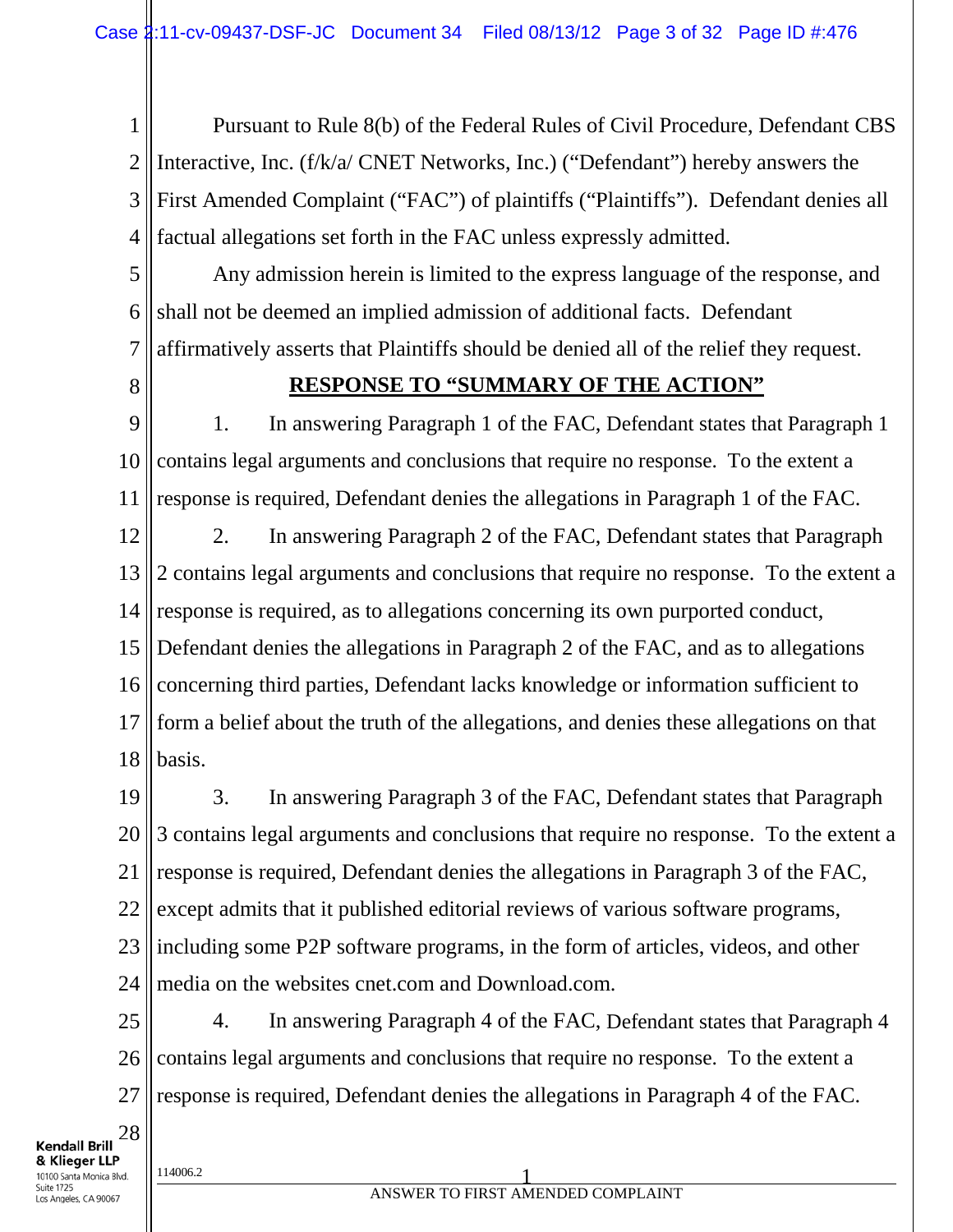1 2 3 4 5 6 7 8 9 10 11 12 13 14 15 16 17 18 19 20 21 22 5. In answering Paragraph 5 of the FAC, Defendant states that Paragraph 5 contains legal arguments and conclusions that require no response. To the extent a response is required, Defendant admits that both it and its parent CBS support the protection of intellectual property rights. Defendant denies the allegations in Paragraph 5 of the FAC relating to Plaintiff Alkiviades David on the basis that David has dismissed his claims against Defendant with prejudice, except that Defendant admits that CBS Broadcasting Inc. and CBS Studios Inc. (which are subsidiaries of Defendant's parent), among other networks and copyright owners, sued FilmOn.com, Inc., a company owned by David that was engaged in the unauthorized streaming of their copyrighted programming; that the Court in that case rejected FilmOn.com's claim that Section 111 of the Copyright Act provided a defense to its unauthorized activities; and that the Court entered a stipulated consent judgment and permanent injunction against David and FilmOn.com, restraining and enjoining them from violating the exclusive rights of the networks/copyright holders under the Copyright Act. Defendant denies the remaining allegations in Paragraph 5 of the FAC. 6. In answering Paragraph 6 of the FAC, Defendant admits that Shelby Bonnie was CNET's co-founder, former CEO, and a member of the board of directors from 1993 to 2006. Defendant lacks sufficient knowledge or information regarding the truth or falsity of the allegations and statements regarding Edgar Bronfman Jr. and Mr. Bonnie outside of his capacities at CNET, and denies these allegations on that basis. Defendant states that Paragraph 6 contains legal arguments and conclusions that require no response. To the extent a response is required,

23 Defendant denies the remaining allegations in Paragraph 6 of the FAC.

24 25 26 27 7. In answering Paragraph 7 of the FAC, Defendant admits that it removed from its website links to LimeWire software following a 2010 court decision holding LimeWire liable for copyright infringement. Defendant states that Paragraph 7, including Footnote 1, contains legal arguments and conclusions that

28 **Kendall Brill** & Klieger LLP 10100 Santa Monica Blvd. Suite 1725 Los Angeles, CA 90067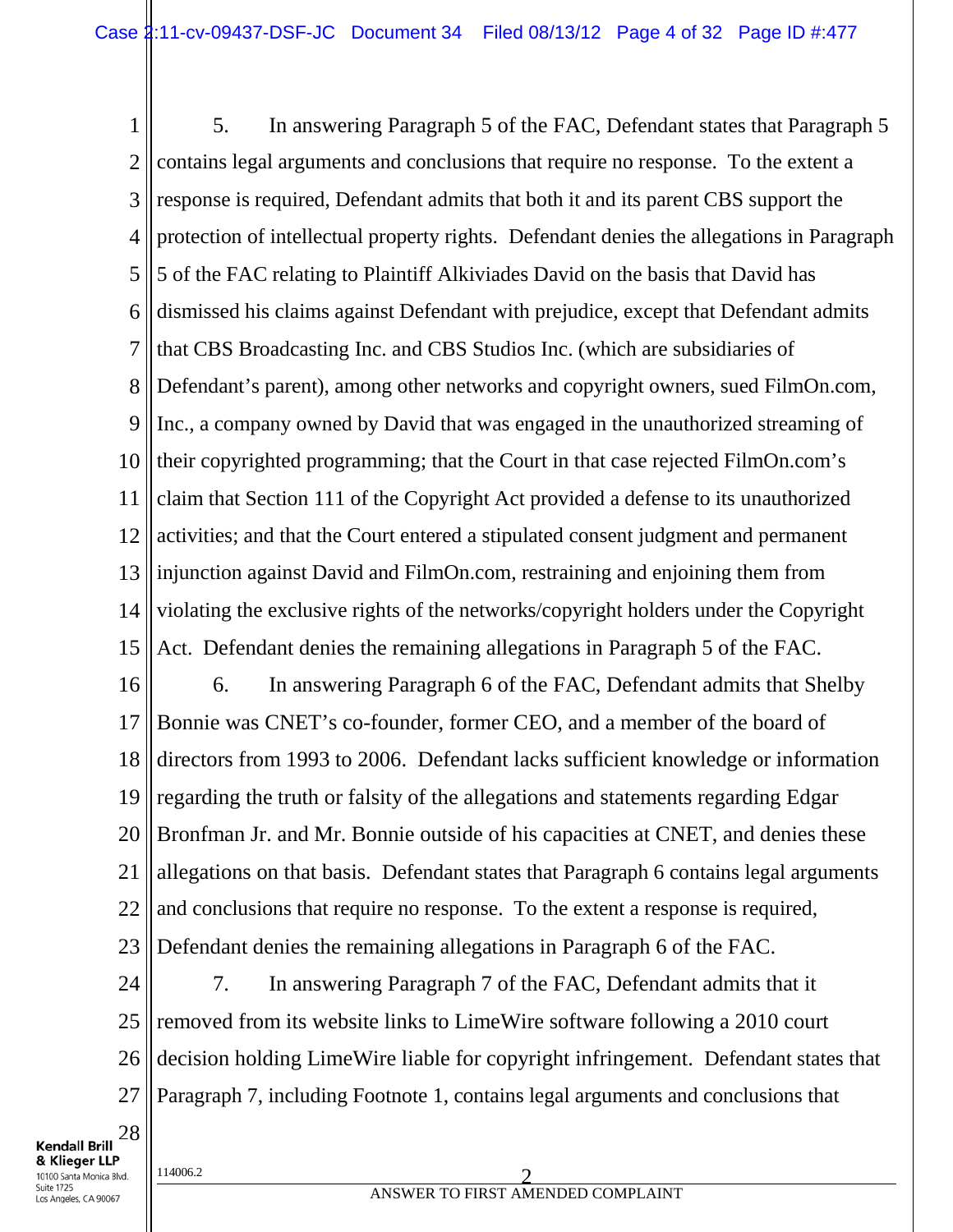1 2 require no response. To the extent a response is required, Defendant denies the remaining allegations in Paragraph 7 of the FAC.

3 4 5 6 8. In answering Paragraph 8 of the FAC, Defendant states that Paragraph 8 contains legal argument and conclusions for which no response is required. To the extent a response is required, Defendant denies the allegations in Paragraph 8 of the FAC.

7 8 9 10 11 12 13 9. In answering Paragraph 9 of the FAC, Defendant states that Paragraph 9 contains legal argument and conclusions for which no response is required. To the extent a response is required, as to allegations concerning its own purported conduct, Defendant denies the allegations in Paragraph 9 of the FAC, and as to allegations concerning third parties, Defendant lacks knowledge or information sufficient to form a belief about the truth of the allegations, and denies these allegations on that basis.

14 15 16 17 18 19 20 10. In answering Paragraph 10 of the FAC, Defendant states that Paragraph 10 contains legal argument and conclusions for which no response is required. To the extent a response is required, Defendant denies the allegations concerning its own purported conduct, except that Defendant admits that an article entitled "You Don't Need Napster to Keep the Music Playing" was published on the CNET website on July 6, 2001, but states that the article is the best evidence of its contents, and denies Plaintiffs' characterizations of the contents of the article.

21 22 23 11. In answering Paragraph 11 of the FAC, Defendant states that Paragraph 11 contains legal arguments and conclusions that require no response. To the extent a response is required, Defendant denies the allegations in Paragraph 11 of the FAC.

24 25 26 12. In answering Paragraph 12 of the FAC, Defendant states that Paragraph 12 contains legal arguments and conclusions that require no response. To the extent a response is required, Defendant denies the allegations in Paragraph 12 of the FAC.

27

28

**Kendall Brill** & Klieger LLP 10100 Santa Monica Blvd. Suite 1725

Los Angeles, CA 90067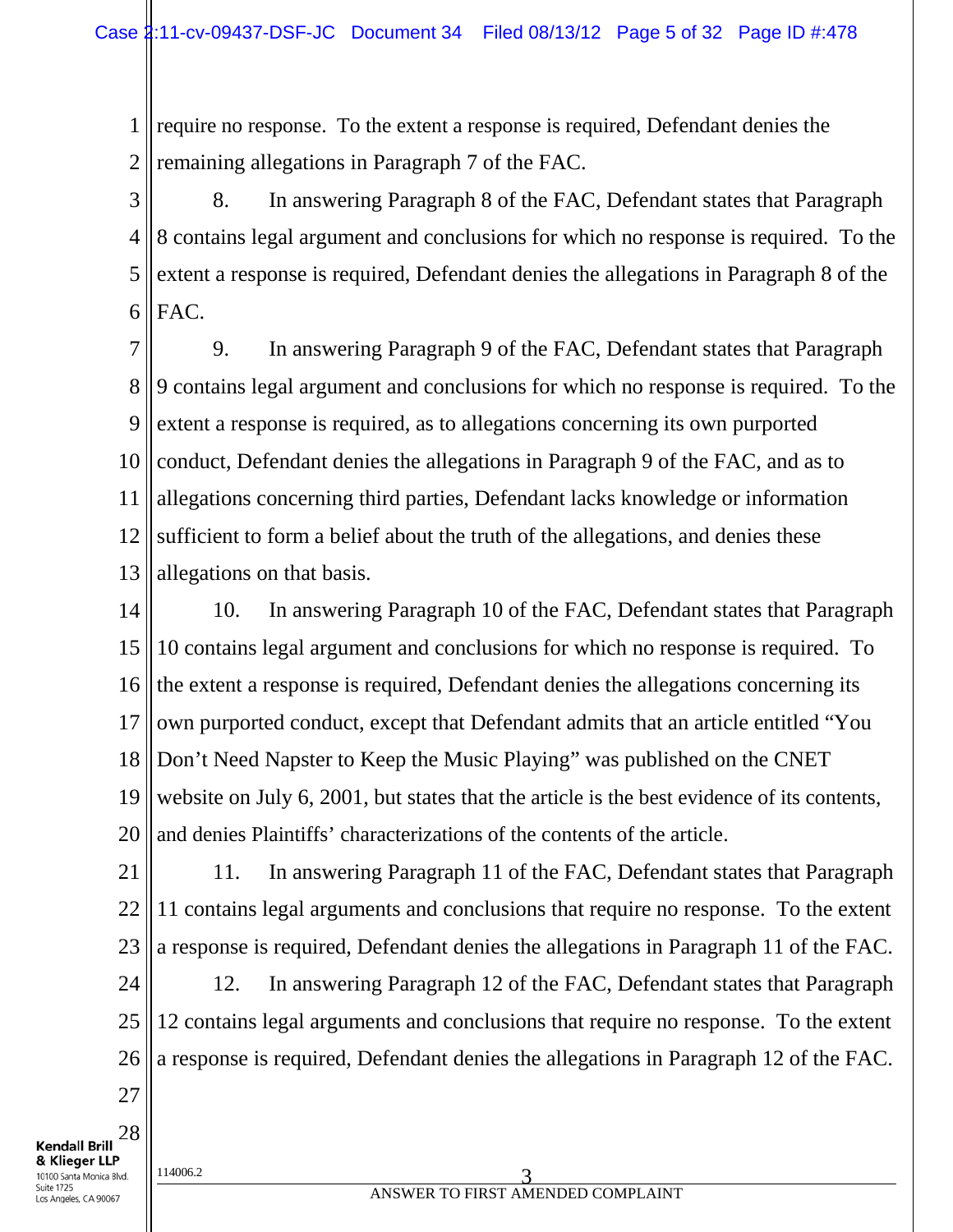1 13. In answering Paragraph 13 of the FAC, Defendant states that Paragraph 2 13 contains legal arguments and conclusions that require no response. To the extent 3 a response is required, Defendant denies the allegations in Paragraph 13 of the FAC. 4 14. In answering Paragraph 14 of the FAC, Defendant states that Paragraph 5 14 contains legal arguments and conclusions that require no response. To the extent a response is required, as to the allegations in the first sentence of Paragraph 14, 6 7 Defendant lacks knowledge or information sufficient to form a belief about the truth 8 of the allegations, and denies these allegations on that basis. Defendant denies the 9 remaining allegations in Paragraph 14 of the FAC. 10 **RESPONSE TO JURISDICTION AND VENUE** 11 15. Paragraph 15 of the FAC contains legal argument and conclusions for 12 which no response is required. Defendant admits that the Court has subject matter 13 jurisdiction over the claims asserted in the FAC. 14 16. Paragraph 16 of the FAC contains legal argument and conclusions for 15 which no response is required. Defendant admits that the Court has personal 16 jurisdiction over it. Defendant denies the remaining allegations of Paragraph 16 17 beginning with the word "and" on page 13, line 23. 18 17. Paragraph 17 of the FAC contains legal argument and conclusions for which no response is required. Defendant admits that venue in this judicial district 19 20 is proper. 21 **RESPONSE TO "PARTIES" Response to "Plaintiffs"** 22 23 18. Defendant lacks knowledge or information sufficient to form a belief 24 about the truth of the allegations of Paragraph 18 of the FAC, and denies them on 25 that basis. 26 19. Defendant lacks knowledge or information sufficient to form a belief about the truth of the allegations of Paragraph 19 of the FAC, and denies them on 27 28 **Kendall Brill** & Klieger LLP  $\frac{114006.2}{4}$ 10100 Santa Monica Blvd.

ANSWER TO FIRST AMENDED COMPLAINT

Suite 1725 Los Angeles, CA 90067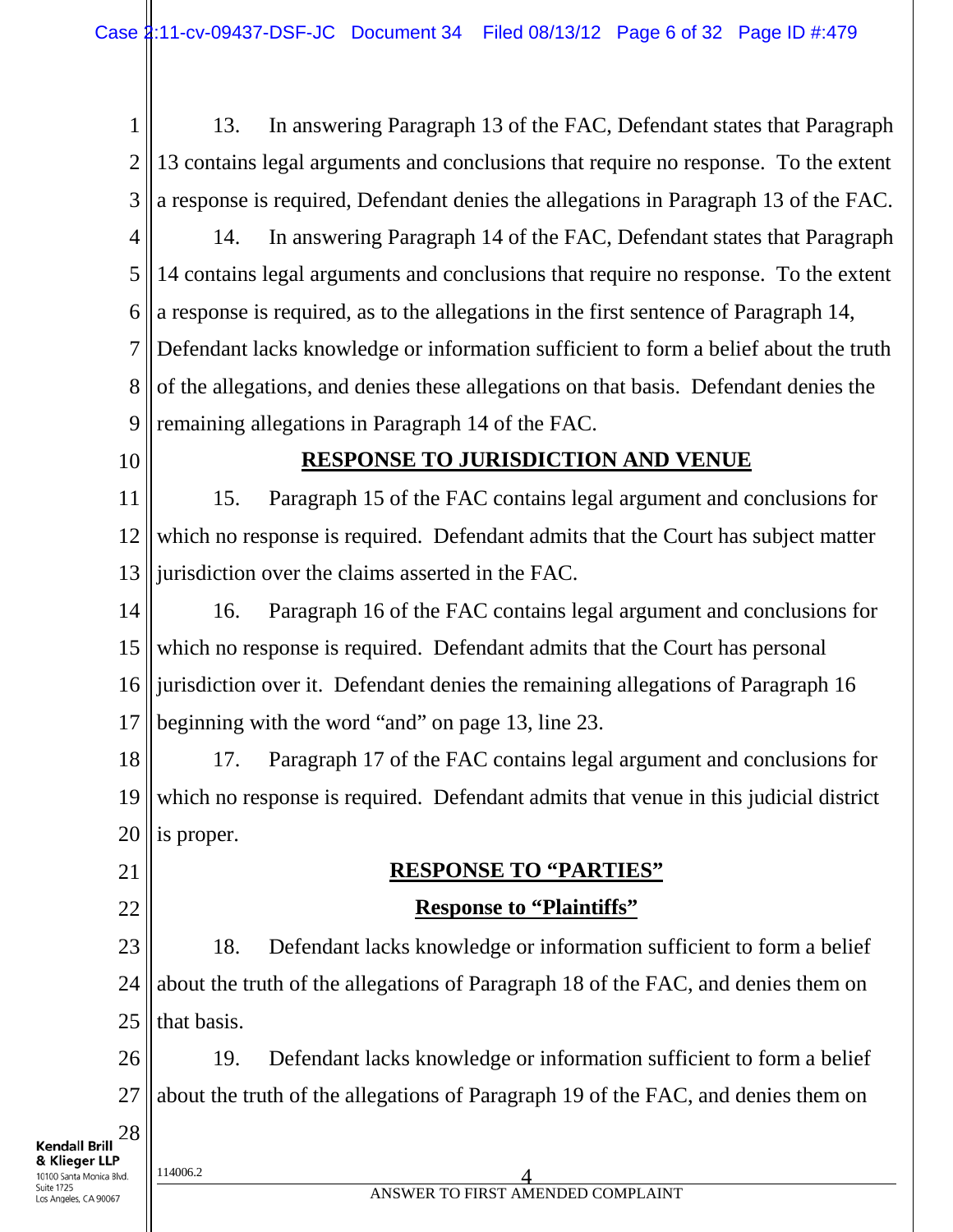1 2 that basis. Defendant further states that Alkiviades David has dismissed his claims against Defendant with prejudice, and is no longer a party to this lawsuit.

3 4 5 20. Defendant lacks knowledge or information sufficient to form a belief about the truth of the allegations of Paragraph 20 of the FAC, and denies them on that basis.

6 7 8 21. Defendant lacks knowledge or information sufficient to form a belief about the truth of the allegations of Paragraph 21 of the FAC, and denies them on that basis.

9 10 11 22. Defendant lacks knowledge or information sufficient to form a belief about the truth of the allegations of Paragraph 22 of the FAC, and denies them on that basis.

12 13 14 23. Defendant lacks knowledge or information sufficient to form a belief about the truth of the allegations of Paragraph 23 of the FAC, and denies them on that basis.

15 16 17 24. Defendant lacks knowledge or information sufficient to form a belief about the truth of the allegations of Paragraph 24 of the FAC, and denies them on that basis.

18 19 20 25. Defendant lacks knowledge or information sufficient to form a belief about the truth of the allegations of Paragraph 25 of the FAC, and denies them on that basis.

21 22 23 26. Defendant lacks knowledge or information sufficient to form a belief about the truth of the allegations of Paragraph 26 of the FAC, and denies them on that basis.

24 25 26 27. Defendant lacks knowledge or information sufficient to form a belief about the truth of the allegations of Paragraph 27 of the FAC, and denies them on that basis.

27

28 **Kendall Brill** & Klieger LLP 10100 Santa Monica Blvd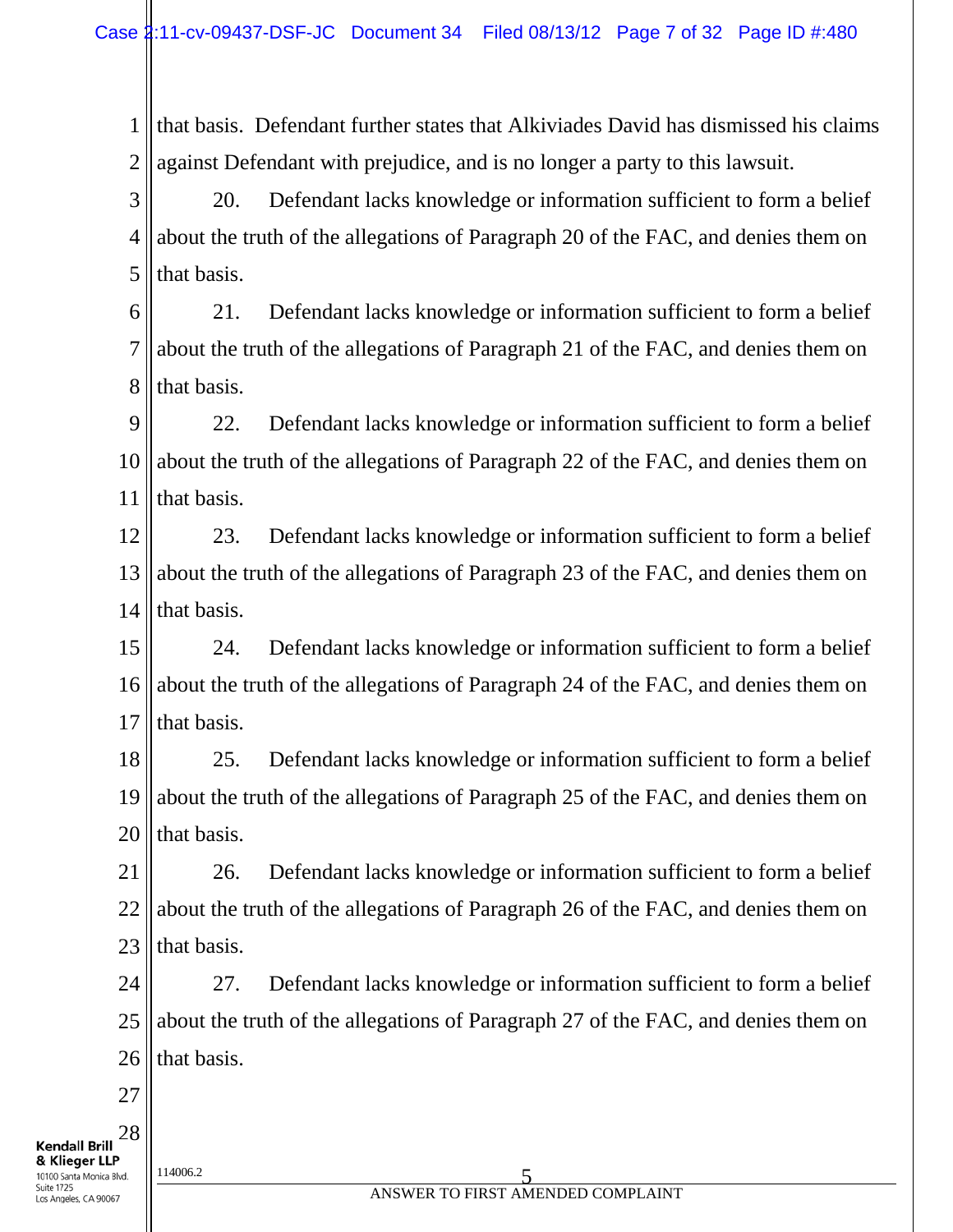1 2 3 28. Defendant lacks knowledge or information sufficient to form a belief about the truth of the allegations of Paragraph 28 of the FAC, and denies them on that basis.

4 5 6 29. Defendant lacks knowledge or information sufficient to form a belief about the truth of the allegations of Paragraph 29 of the FAC, and denies them on that basis.

7 8 9 30. Defendant lacks knowledge or information sufficient to form a belief about the truth of the allegations of Paragraph 30 of the FAC, and denies them on that basis.

10 11 12 31. Defendant lacks knowledge or information sufficient to form a belief about the truth of the allegations of Paragraph 31 of the FAC, and denies them on that basis.

13 14 15 32. Defendant lacks knowledge or information sufficient to form a belief about the truth of the allegations of Paragraph 32 of the FAC, and denies them on that basis.

16 17 18 33. Defendant lacks knowledge or information sufficient to form a belief about the truth of the allegations of Paragraph 33 of the FAC, and denies them on that basis.

19 20 21 34. Defendant lacks knowledge or information sufficient to form a belief about the truth of the allegations of Paragraph 34 of the FAC, and denies them on that basis.

22 23 24 35. Defendant lacks knowledge or information sufficient to form a belief about the truth of the allegations of Paragraph 35 of the FAC, and denies them on that basis.

25 26 27 36. Defendant lacks knowledge or information sufficient to form a belief about the truth of the allegations of Paragraph 36 of the FAC, and denies them on that basis.

**Kendall Brill** & Klieger LLP 10100 Santa Monica Blvd Suite 1725 Los Angeles, CA 90067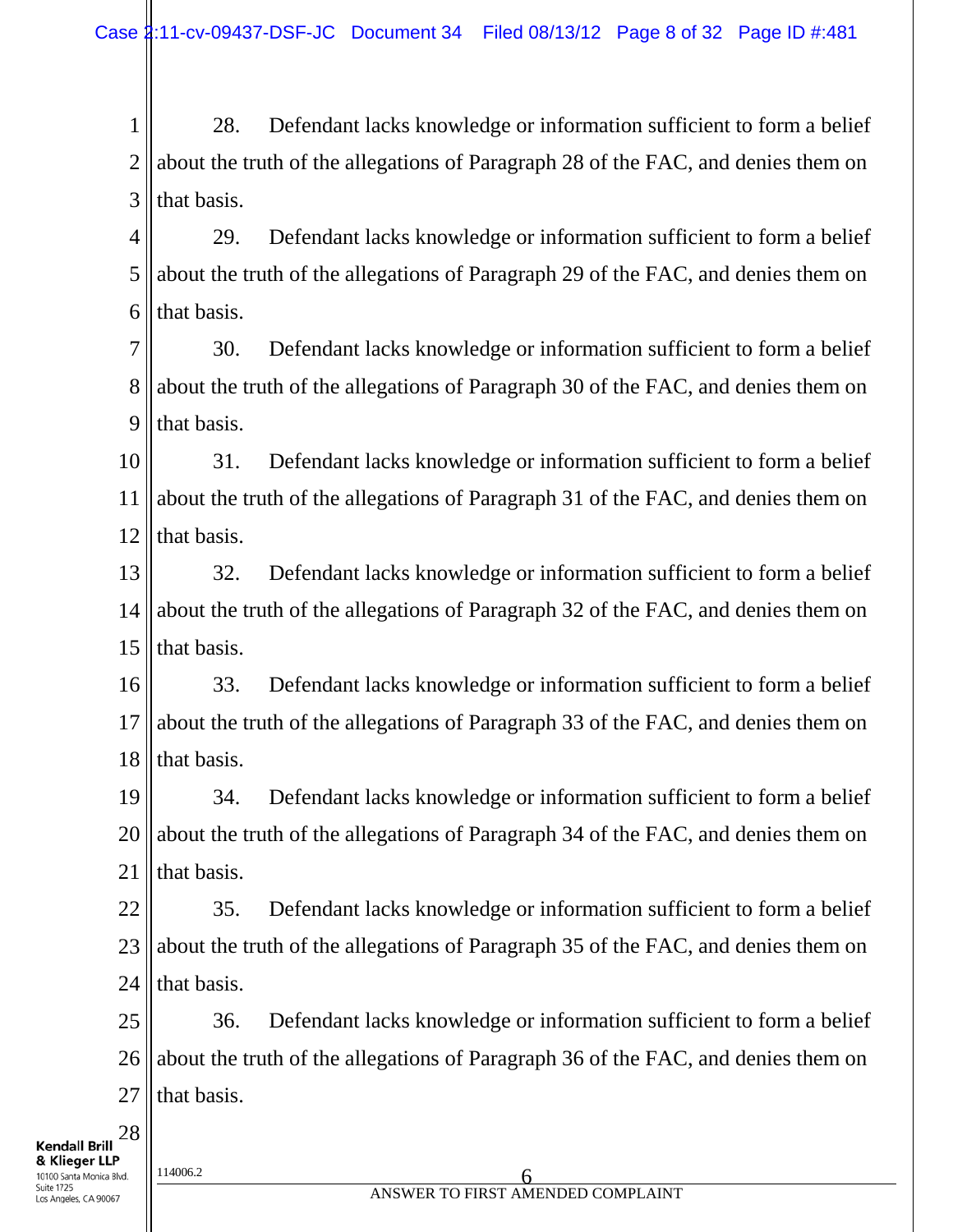1 2 3 37. Defendant lacks knowledge or information sufficient to form a belief about the truth of the allegations of Paragraph 37 of the FAC, and denies them on that basis.

4 5 6 38. Defendant lacks knowledge or information sufficient to form a belief about the truth of the allegations of Paragraph 38 of the FAC, and denies them on that basis.

7 8 9 39. Defendant lacks knowledge or information sufficient to form a belief about the truth of the allegations of Paragraph 39 of the FAC, and denies them on that basis.

10 11 12 40. Defendant lacks knowledge or information sufficient to form a belief about the truth of the allegations of Paragraph 40 of the FAC, and denies them on that basis.

13 14 15 41. Defendant lacks knowledge or information sufficient to form a belief about the truth of the allegations of Paragraph 41 of the FAC, and denies them on that basis.

16 17 18 42. Defendant lacks knowledge or information sufficient to form a belief about the truth of the allegations of Paragraph 42 of the FAC, and denies them on that basis.

19 20 21 43. Defendant lacks knowledge or information sufficient to form a belief about the truth of the allegations of Paragraph 43 of the FAC, and denies them on that basis.

22 23 24 44. Defendant lacks knowledge or information sufficient to form a belief about the truth of the allegations of Paragraph 44 of the FAC, and denies them on that basis.

25 26 27 45. Defendant lacks knowledge or information sufficient to form a belief about the truth of the allegations of Paragraph 45 of the FAC, and denies them on that basis.

**Kendall Brill** & Klieger LLP 10100 Santa Monica Blvd Suite 1725 Los Angeles, CA 90067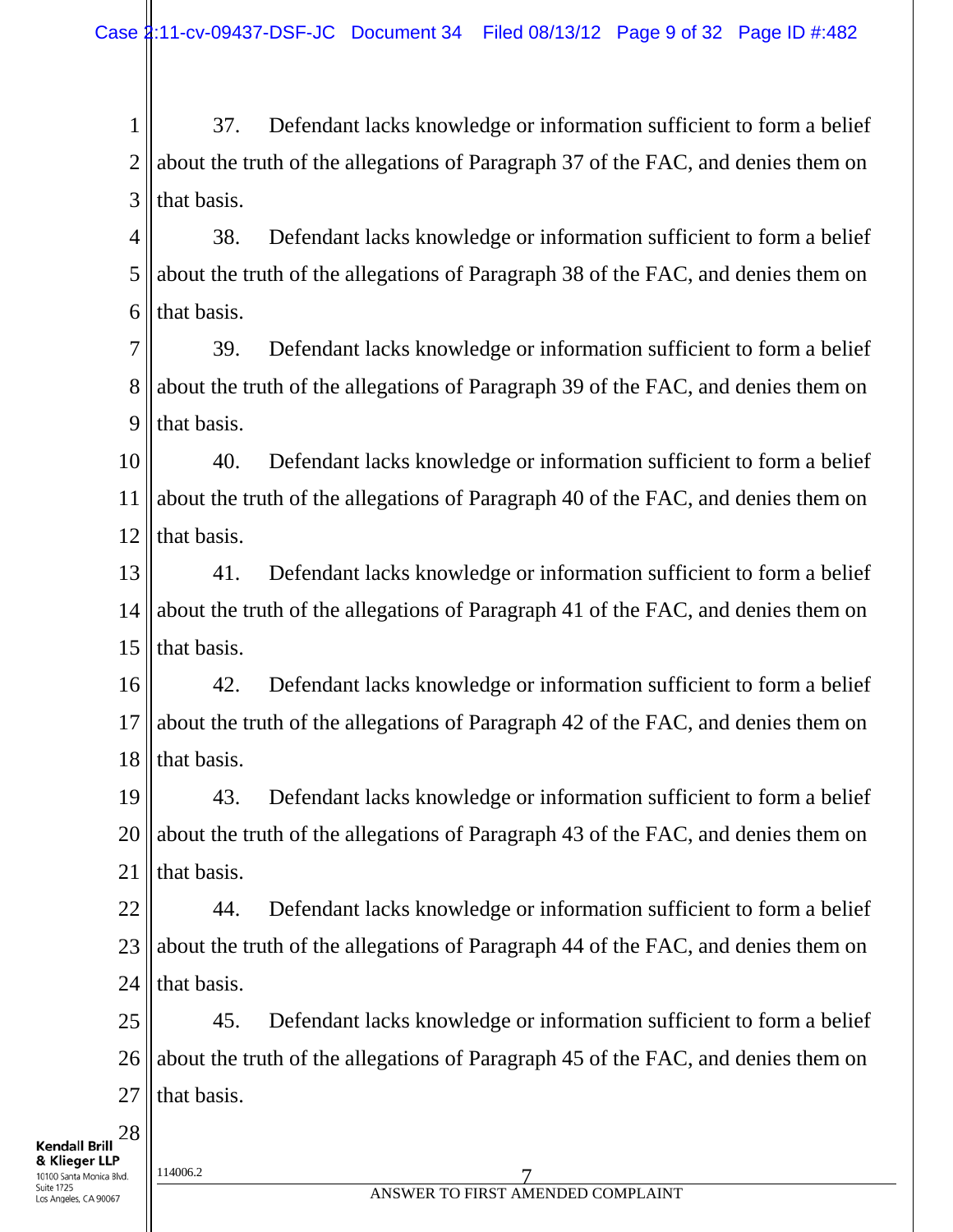1 2 3 46. Defendant lacks knowledge or information sufficient to form a belief about the truth of the allegations of Paragraph 46 of the FAC, and denies them on that basis.

4 5 6 47. Defendant lacks knowledge or information sufficient to form a belief about the truth of the allegations of Paragraph 47 of the FAC, and denies them on that basis.

7 8 9 48. Defendant lacks knowledge or information sufficient to form a belief about the truth of the allegations of Paragraph 48 of the FAC, and denies them on that basis.

10 11 12 49. Defendant lacks knowledge or information sufficient to form a belief about the truth of the allegations of Paragraph 49 of the FAC, and denies them on that basis.

13 14 15 50. Defendant lacks knowledge or information sufficient to form a belief about the truth of the allegations of Paragraph 50 of the FAC, and denies them on that basis.

16 17 18 51. Defendant lacks knowledge or information sufficient to form a belief about the truth of the allegations of Paragraph 51 of the FAC, and denies them on that basis.

19 20 21 52. Defendant lacks knowledge or information sufficient to form a belief about the truth of the allegations of Paragraph 52 of the FAC, and denies them on that basis.

22 23 24 53. Defendant lacks knowledge or information sufficient to form a belief about the truth of the allegations of Paragraph 53 of the FAC, and denies them on that basis.

25 26 27 54. Defendant lacks knowledge or information sufficient to form a belief about the truth of the allegations of Paragraph 54 of the FAC, and denies them on that basis.

**Kendall Brill** & Klieger LLP 10100 Santa Monica Blvd Suite 1725 Los Angeles, CA 90067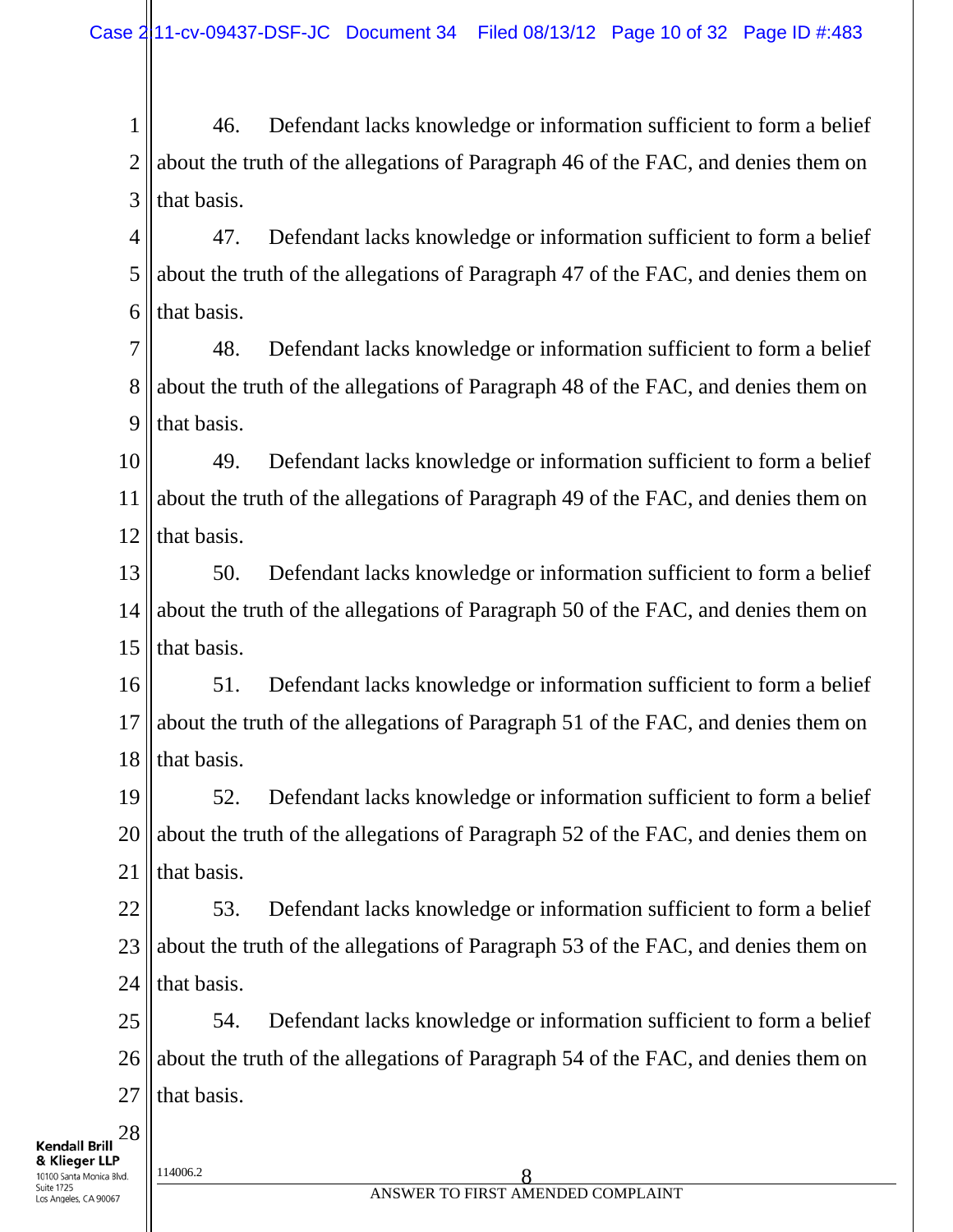1 2 3 55. Defendant lacks knowledge or information sufficient to form a belief about the truth of the allegations of Paragraph 55 of the FAC, and denies them on that basis.

4 5 6 56. Defendant lacks knowledge or information sufficient to form a belief about the truth of the allegations of Paragraph 56 of the FAC, and denies them on that basis.

7 8 9 57. Defendant lacks knowledge or information sufficient to form a belief about the truth of the allegations of Paragraph 57 of the FAC, and denies them on that basis.

10 11 12 58. Defendant lacks knowledge or information sufficient to form a belief about the truth of the allegations of Paragraph 58 of the FAC, and denies them on that basis.

13 14 15 59. Defendant lacks knowledge or information sufficient to form a belief about the truth of the allegations of Paragraph 59 of the FAC, and denies them on that basis.

16 17 18 60. Defendant lacks knowledge or information sufficient to form a belief about the truth of the allegations of Paragraph 60 of the FAC, and denies them on that basis.

19 20 21 61. Defendant lacks knowledge or information sufficient to form a belief about the truth of the allegations of Paragraph 61 of the FAC, and denies them on that basis.

22 23 24 62. Defendant lacks knowledge or information sufficient to form a belief about the truth of the allegations of Paragraph 62 of the FAC, and denies them on that basis.

25 26 27 63. Defendant lacks knowledge or information sufficient to form a belief about the truth of the allegations of Paragraph 63 of the FAC, and denies them on that basis.

**Kendall Brill** & Klieger LLP 10100 Santa Monica Blvd Suite 1725 Los Angeles, CA 90067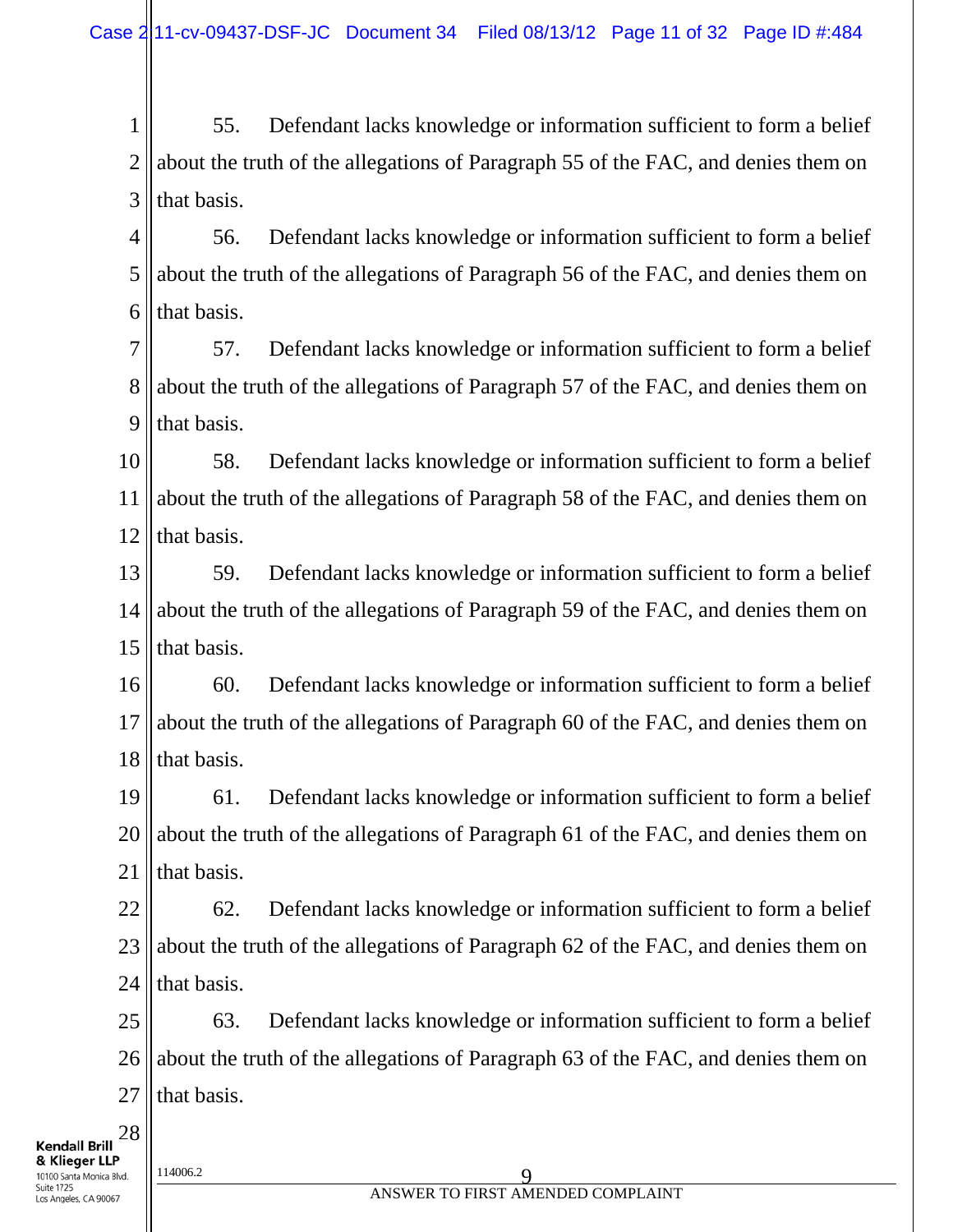1 2 3 64. Defendant lacks knowledge or information sufficient to form a belief about the truth of the allegations of Paragraph 64 of the FAC, and denies them on that basis.

4 5 6 65. Defendant lacks knowledge or information sufficient to form a belief about the truth of the allegations of Paragraph 65 of the FAC, and denies them on that basis.

7 8 9 66. Defendant lacks knowledge or information sufficient to form a belief about the truth of the allegations of Paragraph 66 of the FAC, and denies them on that basis.

10 11 12 67. Defendant lacks knowledge or information sufficient to form a belief about the truth of the allegations of Paragraph 67 of the FAC, and denies them on that basis.

13 14 68. Paragraph 68 of the FAC includes no allegations, and accordingly no response is required to the allegations of Paragraph 68.

15 16 17 69. Defendant lacks knowledge or information sufficient to form a belief about the truth of the allegations of Paragraph 69 of the FAC, and denies them on that basis.

18 19 20 70. Defendant lacks knowledge or information sufficient to form a belief about the truth of the allegations of Paragraph 70 of the FAC, and denies them on that basis.

21 22 23 71. Defendant lacks knowledge or information sufficient to form a belief about the truth of the allegations of Paragraph 71 of the FAC, and denies them on that basis.

24

25

28

#### **Response to "Defendants"**

72. Defendant admits the allegations in Paragraph 72 of the FAC.

26 73. Defendant denies the allegations in Paragraph 73 of the FAC.

27 Defendant further states that no corporate entity exists under the name CNET

**Kendall Brill** & Klieger LLP 10100 Santa Monica Blvd Suite 1725

Los Angeles, CA 90067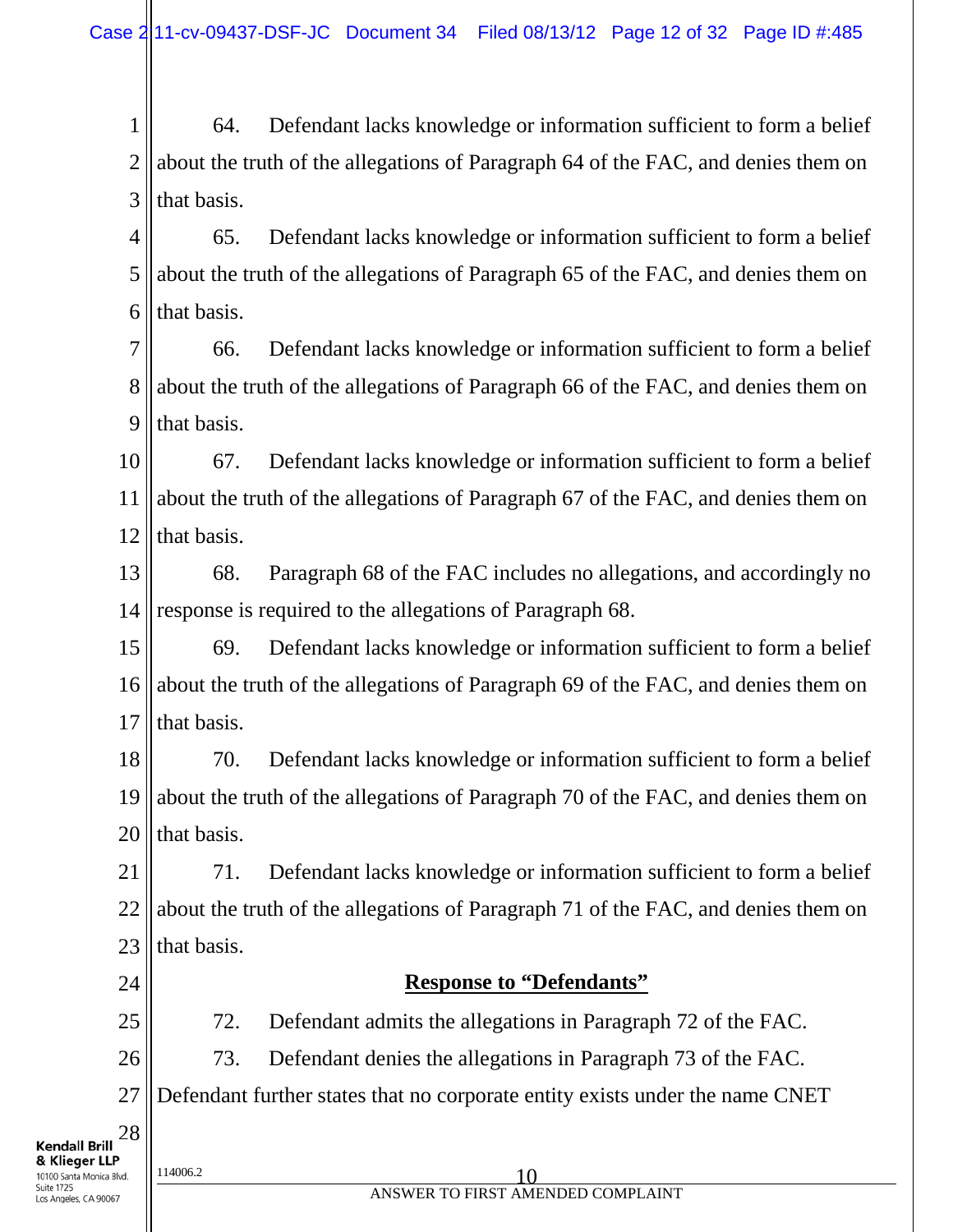1 2 Networks, Inc. and that CNET Networks, Inc. is now known as CBS Interactive, Inc.

3 4 5 6 7 8 9 10 11 12 13 14 15 16 17 18 19 20 21 22 74. Defendant denies the allegations in Paragraph 74 of the FAC. **RESPONSE TO "FACTS" Response to "P2P File Sharing Systems"** 75. Defendant admits the allegations in Paragraph 75 of the FAC as to some P2P clients and admits that the identified services are commonly referred to as providing P2P networks. Defendant lacks knowledge or information sufficient to form a belief about the truth of the allegations of Paragraph 75 to the extent it encompasses all such networks, and denies these allegations on that basis. 76. Defendant admits the allegations in the first two sentences of Paragraph 76 of the FAC as to some P2P clients. Defendant lacks knowledge or information sufficient to form a belief about the truth of the remaining allegations of Paragraph 76 of the FAC, and denies these allegations on that basis. 77. Defendant lacks knowledge or information sufficient to form a belief about the truth of the allegations of Paragraph 77 of the FAC, and denies these allegations on that basis. 78. In answering Paragraph 78 of the FAC, as to allegations concerning third parties, Defendant lacks knowledge or information sufficient to form a belief about the truth of the allegations in Paragraph 78 of the FAC, and denies these allegations on that basis. As to allegations concerning its own purported conduct, Defendant denies the allegations in Paragraph 78 of the FAC.

23

#### **Response to "LimeWire and the Gnutella Network"**

24 25 26 79. Defendant lacks knowledge or information sufficient to form a belief about the truth of the allegations of Paragraph 79 of the FAC, and denies these allegations on that basis.

27

28 **Kendall Brill** & Klieger LLP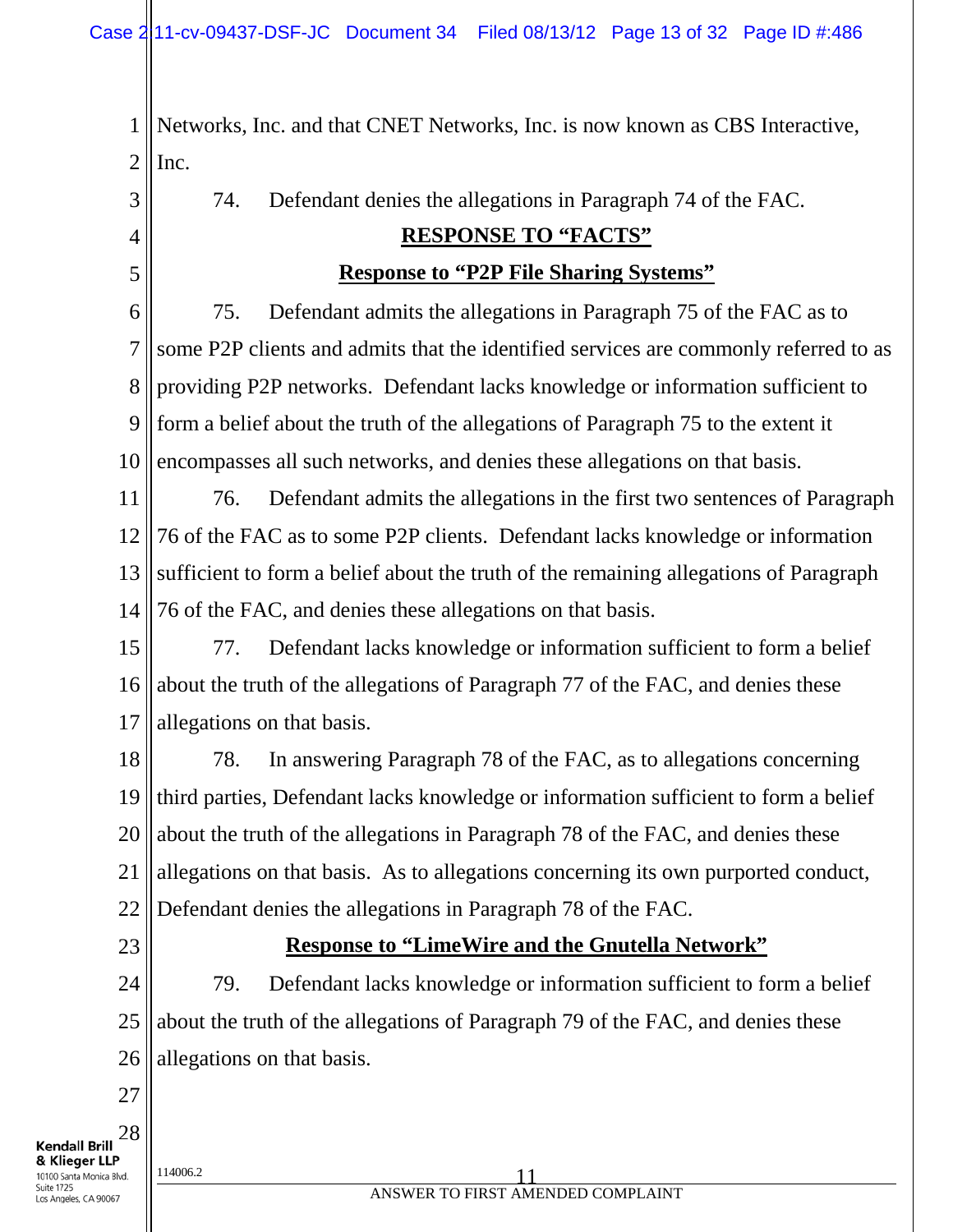1 2 3 80. Defendant lacks knowledge or information sufficient to form a belief about the truth of the allegations of Paragraph 80 of the FAC, and denies these allegations on that basis.

4 5 6 81. Defendant lacks knowledge or information sufficient to form a belief about the truth of the allegations of Paragraph 81 of the FAC, and denies these allegations on that basis.

7 8 9 82. Defendant lacks knowledge or information sufficient to form a belief about the truth of the allegations of Paragraph 82 of the FAC, and denies these allegations on that basis.

10 11 12 83. Defendant lacks knowledge or information sufficient to form a belief about the truth of the allegations of Paragraph 83 of the FAC, and denies these allegations on that basis.

13 14 15 16 17 18 19 20 84. In answering Paragraph 84 of the FAC, Defendant admits that Judge Kimba Wood of the United States District Court for the Southern District of New York entered an injunction against LimeWire, and that the quoted portions of Judge Wood's order are accurate; Defendant states, however, that the order is the best evidence of its contents, and denies Plaintiffs' characterizations of the contents. Defendant lacks knowledge or information sufficient to form a belief about the truth of the remaining allegations of Paragraph 84 of the FAC, and denies these allegations on that basis.

21 22 23 24 25 26 27 28  $\frac{114006.2}{2}$  12 85. In answering Paragraph 85 of the FAC, Defendant states that Paragraph 85 contains legal arguments and conclusions that require no response. To the extent a response is required, Defendant denies that it ever hosted LimeWire software or other Gnutella applications on its website. Defendant admits that following a 2010 court decision holding LimeWire liable for copyright infringement, Defendant ended its website's capacity to display links to external sources of LimeWire software. Defendant also admits that an article entitled "Judge slaps Lime Wire with permanent injunction" was published on the CNET website on October 26,

**Kendall Brill** & Klieger LLP 10100 Santa Monica Blvd. Suite 1725 Los Angeles, CA 90067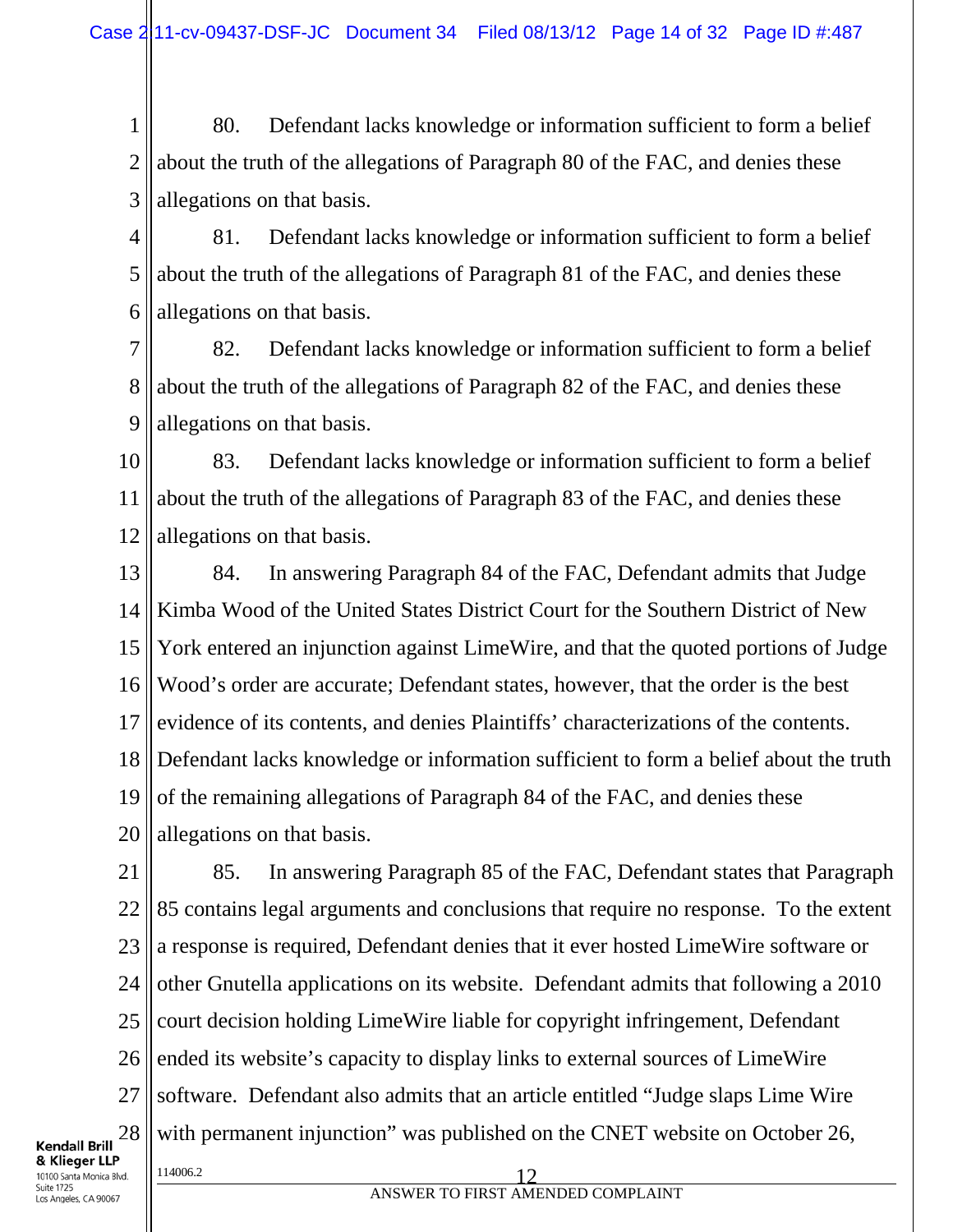1 2 3 2010, but states that the article is the best evidence of its contents, and denies Plaintiffs' characterizations of its contents. Defendant denies the remaining allegations in Paragraph 85 of the FAC.

- 4 5 6 7 8 9 10 11 12 13 14 86. In answering Paragraph 86 of the FAC, Defendant states that Paragraph 86 contains legal arguments and conclusions that require no response. To the extent a response is required, Defendant admits that Download.com is capable of displaying a link to the software program Phex and that the publisher describes the program as follows: "You can search for, download, and share all types of file formats . . . . It is compatible with LimeWire, BearShare, Morpheus, and all other P2P Gnutella clients." As to the allegations concerning third parties, Defendant lacks knowledge or information sufficient to form a belief about the truth of the allegations in Paragraph 86 of the FAC, and denies these allegations on that basis. As to the allegations concerning its own purported conduct, Defendant denies the allegations in Paragraph 86 of the FAC.
- 15 16 87-98. The FAC includes no paragraphs numbered 87-98, and therefore no responsive pleading is required as to any such allegations.
- 17

#### **Response to "BitComet and the BitTorrent Network(s)"**

18 19 20 99. Defendant lacks knowledge or information sufficient to form a belief about the truth of the allegations of Paragraph 99 of the FAC, and denies these allegations on that basis.

21 22 23 100. Defendant lacks knowledge or information sufficient to form a belief about the truth of the allegations of Paragraph 100 of the FAC, and denies these allegations on that basis.

24 25 26 27 28  $\frac{114006.2}{2}$  13 101. In answering Paragraph 101 of the FAC, Defendant states that Paragraph 101 contains legal argument and conclusions for which no response is required. To the extent a response is required, Defendant admits that its website has included the capacity to display links to µTorrent, Frostwire and BitTorrent software that is maintained on external websites that are not affiliated with Defendant. As to

& Klieger LLP 10100 Santa Monica Blvd. Suite 1725 Los Angeles, CA 90067

**Kendall Brill**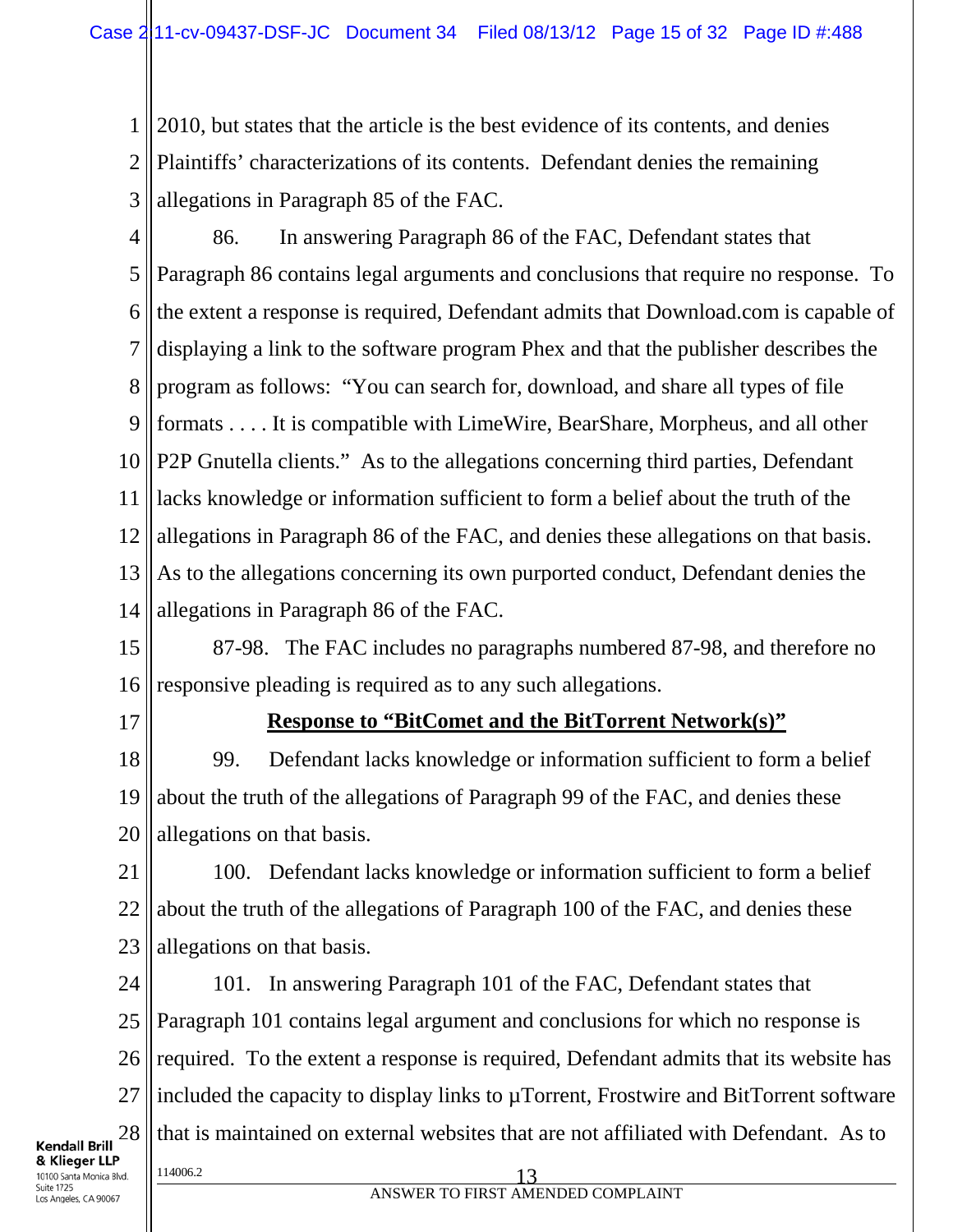1 2 3 4 5 6 7 8 9 10 the allegation in Paragraph 101 concerning the number of downloads of µTorrent in October 2011, Defendant lacks knowledge or information sufficient to form a belief about the truth of the allegation insofar as it relates to downloads from websites not affiliated with Defendant, and denies the allegations on that basis; insofar as the allegation relates to downloads from website(s) affiliated with defendant, Defendant denies the allegation. Defendant lacks knowledge or information sufficient to form a belief about the truth of the allegations concerning what appeared during Plaintiffs' October 5, 2011 search on Defendant's website, and denies those allegations on that basis. Defendant denies the remaining allegations in Paragraph 101 of the FAC.

11 12 13 14 15 16 17 18 19 20 102. In answering Paragraph 102 of the FAC, Defendant states that Paragraph 102 contains legal argument and conclusions for which no response is required. To the extent a response is required, Defendant admits that an article entitled "A New Hope for BitTorrent?" was published on the CNET website on January 5, 2005, but states that the article is the best evidence of its contents and denies Plaintiffs' characterizations of the contents. Defendant admits that a news article discussing BitTorrent software was published on the CNET website on June 18, 2007, but states that the article is the best evidence of its contents and denies Plaintiffs' characterizations of the contents. Defendant denies the remaining allegations in Paragraph 102 of the FAC.

21 22 23 24 25 26 27 103. Defendant states that Paragraph 103 contains legal argument and conclusions for which no response is required. To the extent a response is required, Defendant states that any Publisher's Description of BitComet is the best evidence of what such document says and denies Plaintiffs characterization of any such document. Defendant further states that Defendant lacks knowledge or information sufficient to form a belief about the truth of the remaining allegations of Paragraph 103 of the FAC, and denies these allegations on that basis.

28 **Kendall Brill** & Klieger LLP 10100 Santa Monica Blvd. Suite 1725 Los Angeles, CA 90067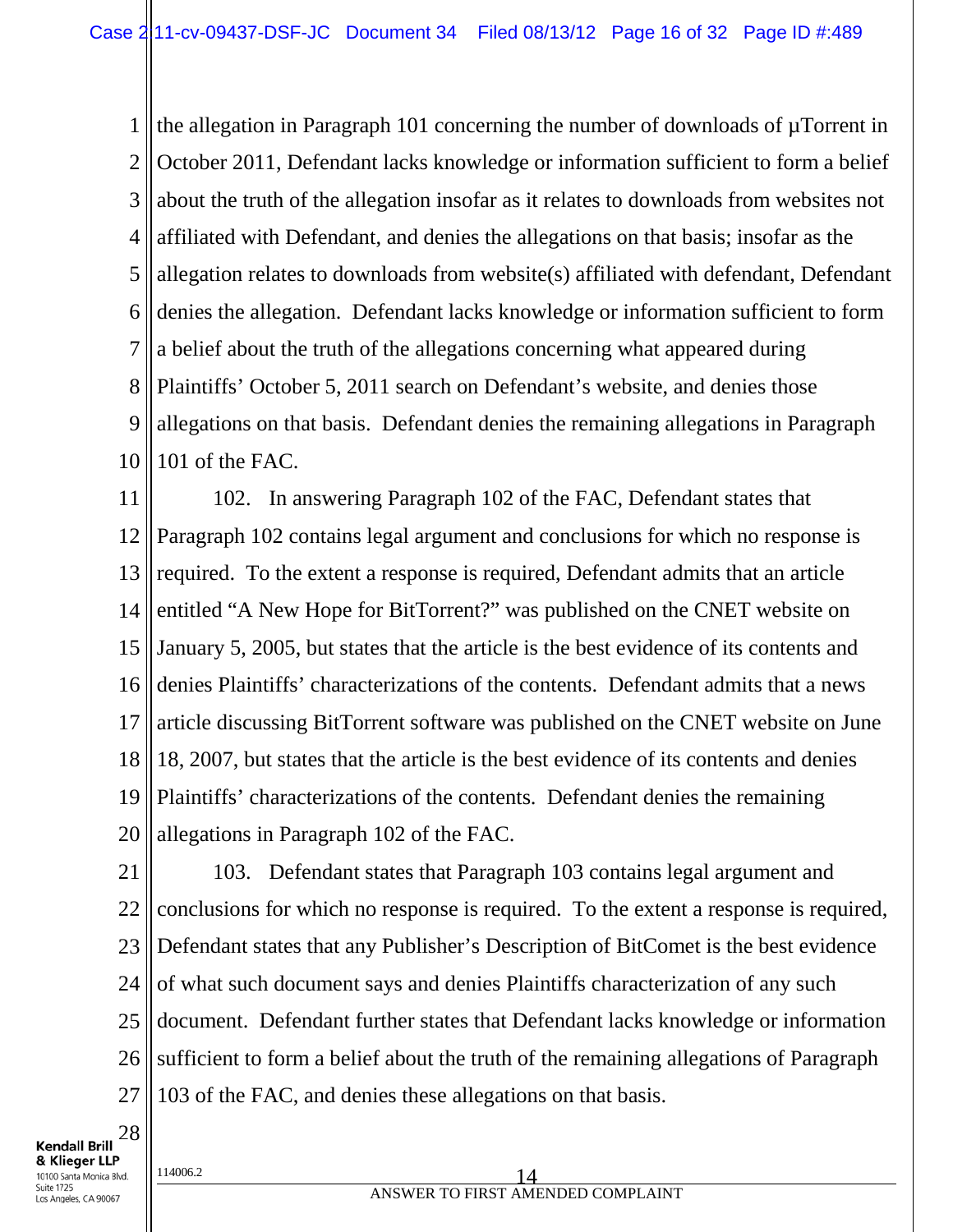1 2 3 4 5 6 7 8 9 10 11 12 13 14 15 16 104. In answering Paragraph 104 of the FAC, Defendant states that Paragraph 104 contains legal argument and conclusions for which no response is required. To the extent a response is required, Defendant admits that its website has included the capacity to display links to external and unaffiliated sources of various types of BitTorrent software, including "Offsystem – Anonymous Torrent Download." Defendant admits that the publisher of Offsystem provides certain information about its software, including a screenshot showing the software's user interface, but Defendant denies that it is responsible for such description. Defendant admits that ZDNet.com, a website that CNET acquired in 2000, contains an article about Offsystem, published on December 20, 2008, but states that the article is the best evidence of its contents and denies Plaintiffs' characterizations of the contents. Defendant admits that users may post reviews of software on Download.com, but lacks knowledge or information regarding the specific review mentioned in Paragraph 104 of the FAC and denies that it is responsible for user reviews posted on its website. Defendant denies the remaining allegations in of Paragraph 104 of the FAC.

- 17
- **Response to "Defendants' Participation In and Profiteering From Infringement"**

18 19 20 21 22 23 24 25 105. Defendant admits that Download.com is one of the websites owned and operated by Defendant, and that it is one of the world's largest comprehensive software directory and rating services, providing reviews, ratings, and download links for a vast range of third-party software, but to the extent the allegations in Paragraph 105 could be interpreted to suggest that P2P programs or applications are hosted on Defendant's servers, as opposed to being available on unaffiliated and external third-party websites, Defendant denies the allegations in Paragraph 105 of the FAC.

26 27 28 106. Defendant denies that the statement described on lines 23-24 of page 29 is an advertisement. Defendant denies that the allegations of Paragraph 106 contain

& Klieger LLP 10100 Santa Monica Blvd. Suite 1725 Los Angeles, CA 90067

Kendall Brill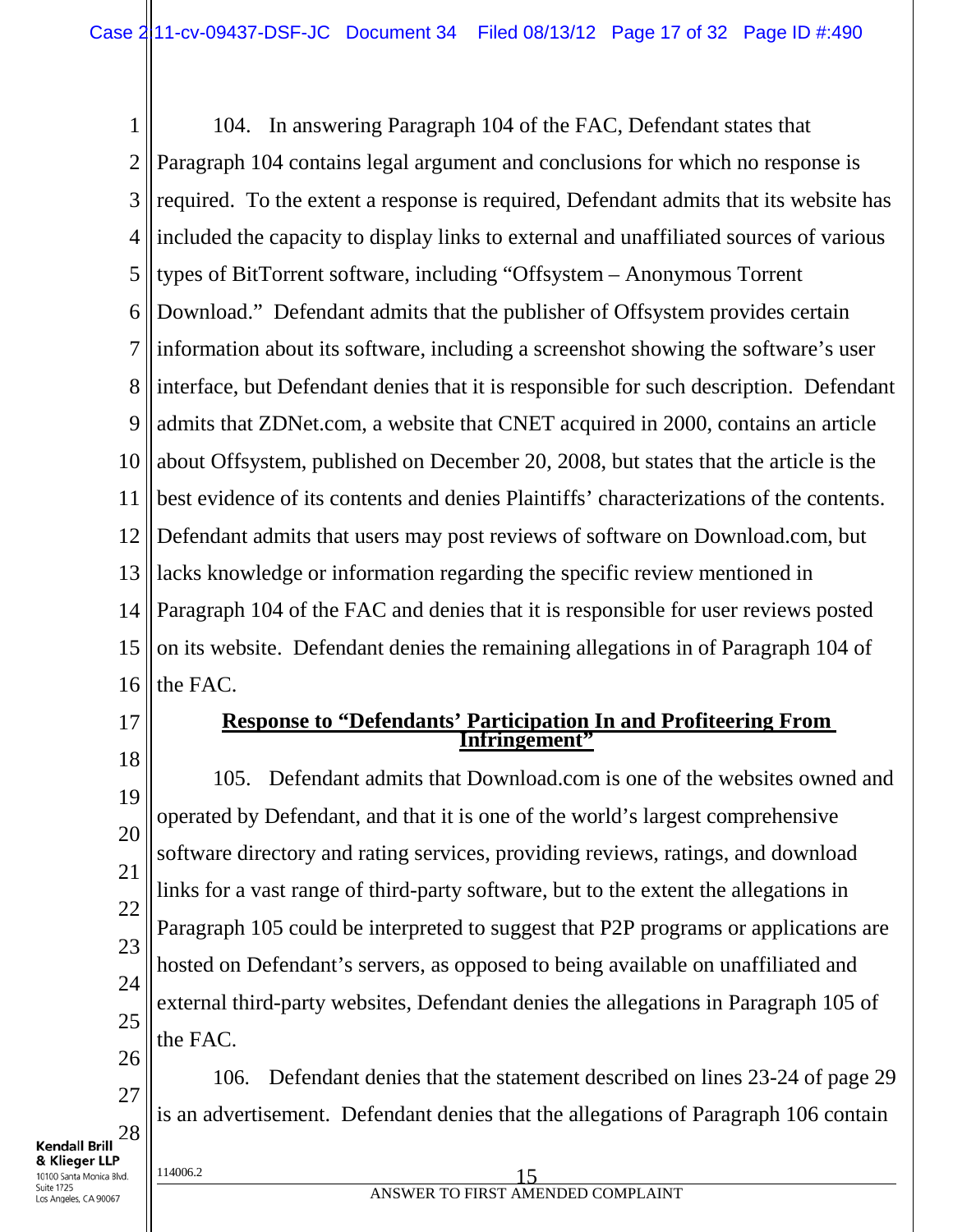1 2 a complete description of Upload.com. Defendant admits the remaining allegations in Paragraph 106 of the FAC.

3 4 107. Defendant denies that P2P software is placed on Defendant's website. Defendant admits the remaining allegations in Paragraph 107 of the FAC.

5 6 7 8 9 10 11 12 108. Defendant denies the first sentence in Paragraph 108 of the FAC. With respect to the second sentence in Paragraph 108, Defendant admits that publishers may categorize their program and fill out an explanation of their program's features and purpose, but Defendant denies that all publishes do so, or that they are required to do so. Defendant admits that it may permit or not permit a program to be listed on Download.com after reviewing a publisher's application and that it may decide where a program should be listed on Download.com's website. Defendant denies the remaining allegations in Paragraph 108 of the FAC.

13 14 15 16 17 109. In answering Paragraph 109 of the FAC, Defendant states that Paragraph 109 contains legal argument and conclusions for which no response is required. To the extent a response is required, Defendant admits that it has the ability to refuse to list or to remove a publisher's software. Defendant denies the remaining allegations in Paragraph 109 of the FAC.

18 19 20 21 22 23 24 25 26 27 28  $\frac{114006.2}{16}$ 110. In answering Paragraph 110 of the FAC, Defendant admits that software publishers formerly had the option of using a free, basic, or premium listing package on Download.com, the latter two of which required a monthly subscription fee, although this option has been discontinued. Defendant denies the second sentence of Paragraph 110 to the extent it purports to describe Defendant's current business. Defendant admits footnote 2 to Paragraph 110 of the FAC. Defendant denies the allegations of the third sentence of Paragraph 110 of the FAC (beginning with the word "Second . . .") with respect to P2P software but admits the allegations in this sentence as to some non-P2P software. With respect to the fourth sentence in Paragraph 110 of the FAC, Defendant denies that advertisements for its other websites on Download.com have any material effect on traffic or generate

**Kendall Brill** & Klieger LLP 10100 Santa Monica Blvd. Suite 1725 Los Angeles, CA 90067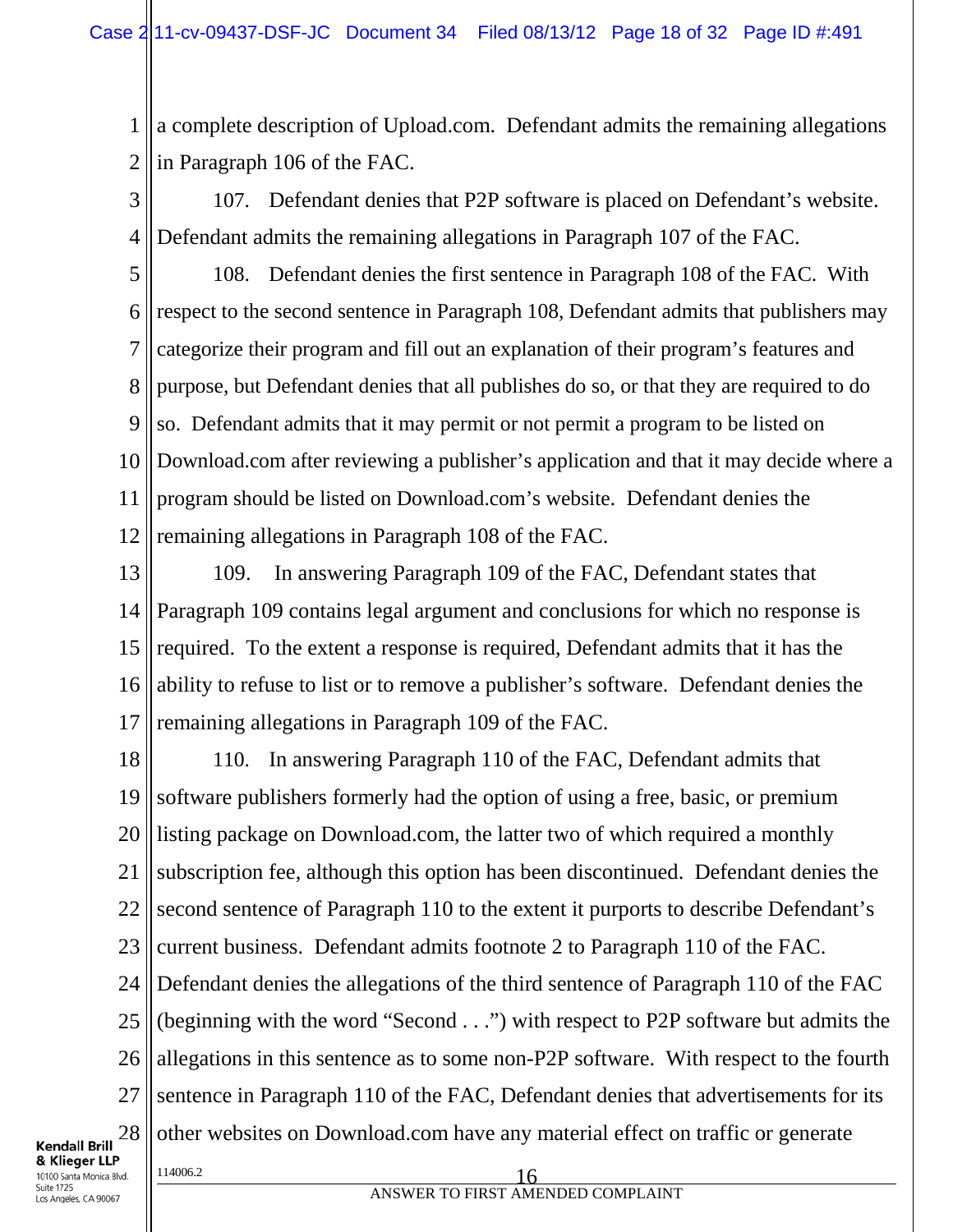1 2 3 4 material income for its other websites. Defendant denies the allegations in the fifth sentence of Paragraph 110 of the FAC with respect to P2P software but admits the allegations in this sentence as to some non-P2P software. Defendant denies the remaining allegations in Paragraph 110 of the FAC.

5 6 7 111. Defendant admits the allegations in Paragraph 111 of the FAC, but denies that it allows P2P software publishers to participate in the Pay-per-Download program.

8 9 10 11 12 13 14 112. Defendant denies the allegations in the first sentence of Paragraph 112 of the FAC to the extent that they state or suggest that P2P software is available through the Pay-per-Download program. Defendant further denies that P2P software resides on Defendant's website. As to allegations in Paragraph 112 of the FAC concerning third parties, Defendant lacks knowledge or information sufficient to form a belief about the truth of the allegations, and denies these allegations on that basis. Defendant denies the remaining allegations in Paragraph 112 of the FAC.

15

113. Defendant denies the allegations in Paragraph 113 of the FAC.

16 17 18 19 114. In answering Paragraph 114 of the FAC, Defendant admits that it has an Advertising Acceptance Policy and that the language quoted in Paragraph 114 appears in the Policy. Defendant denies the remaining allegations in Paragraph 114 of the FAC.

20

115. Defendant denies the allegations in Paragraph 115 of the FAC.

21

116. Defendant denies the allegations in Paragraph 116 of the FAC.

22 23 24 25 117. In answering Paragraph 117 of the FAC, Defendant states that Paragraph 117 contains legal argument and conclusions for which no response is required. To the extent a response is required, Defendant denies the allegations in Paragraph 117 of the FAC.

26 118. In answering Paragraph 118 of the FAC, Defendant admits that it offers 27 a free service called the "Button Partner Program," whereby participants place a 28 button on their homepage that directs users to the participant's product detail page **Kendall Brill** 

& Klieger LLP 10100 Santa Monica Blvd. Suite 1725 Los Angeles, CA 90067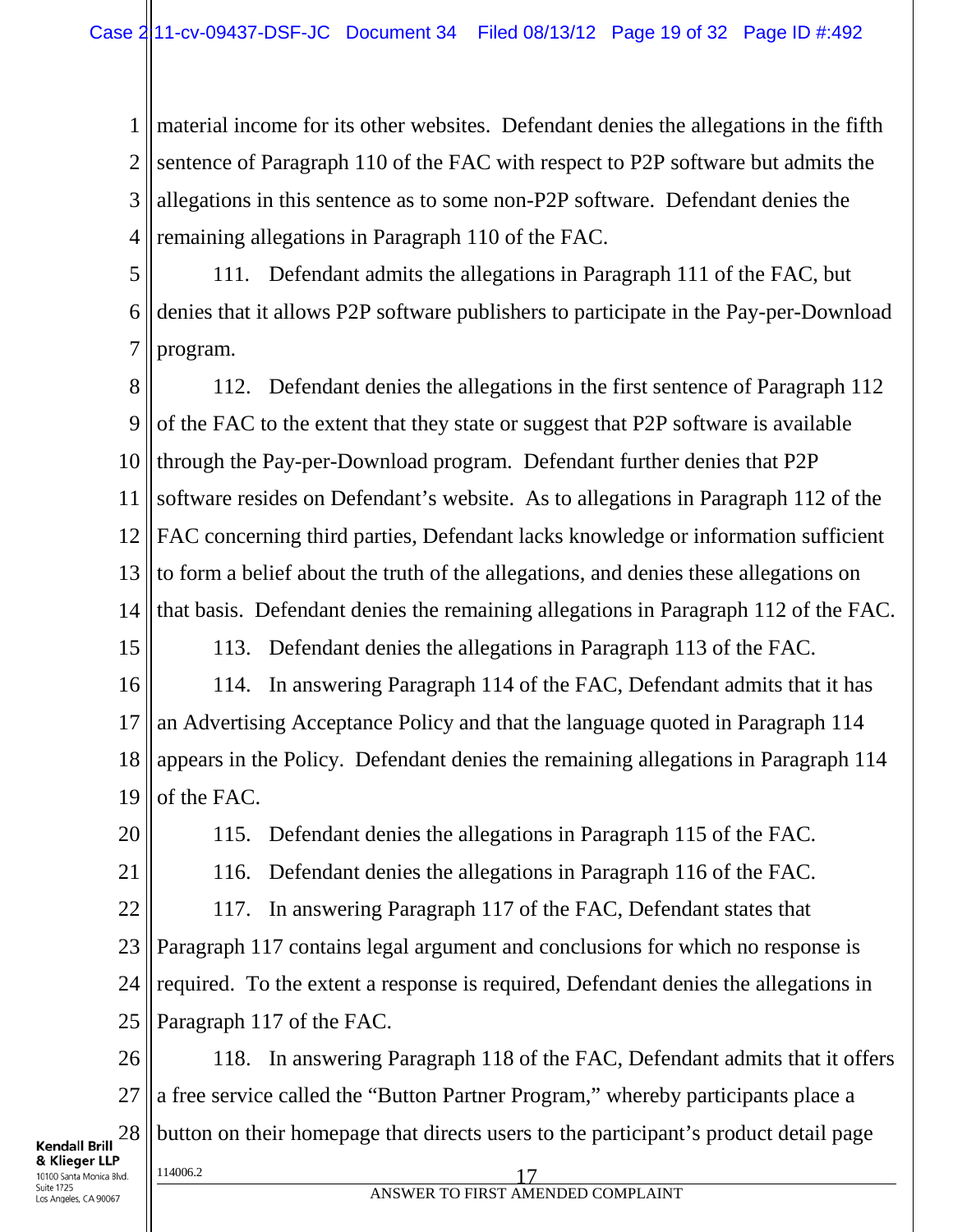1 2 3 on Download.com. Defendant admits that the language quoted in Paragraph 118 at one time appeared on the Button Partner Program information page. Defendant denies the remaining allegations in Paragraph 118 of the FAC.

4 5 6 7 119. In answering Paragraph 119 of the FAC, Defendant states that Paragraph 119 contains legal argument and conclusions for which no response is required. To the extent a response is required, Defendant denies the allegations in Paragraph 119 of the FAC.

8 9 10 11 120. In answering Paragraph 120 of the FAC, Defendant states that Paragraph 120 contains legal argument and conclusions for which no response is required. To the extent a response is required, Defendant denies the allegations in Paragraph 120 of the FAC.

12 13 14 15 121. In answering Paragraph 121 of the FAC, Defendant states that Paragraph 121 contains legal argument and conclusions for which no response is required. To the extent a response is required, Defendant denies the allegations in Paragraph 121 of the FAC.

16 17 18 19 20 122. In answering Paragraph 122 of the FAC, Defendant admits that its editors reviewed a variety of P2P software programs and that these reviews discussed the various aspects of the programs. Defendant denies that these reviews constituted promotion or advertisement of the featured programs. Defendant denies the remaining allegations in Paragraph 122 of the FAC.

21 22 23 24 25 123. In answering Paragraph 123 of the FAC, Defendant admits that it posted a CNET editor's review of the Windows version of LimeWire on February 12, 2009; that the language quoted in Paragraph 123 appears in that review; and that the editor rated the software four-and-a-half stars out of five. Defendant denies the remaining allegations in Paragraph 123 of the FAC.

26 27 28 124. In answering Paragraph 124 of the FAC, Defendant admits that it includes the following CNET editors' note for all P2P software: "You will be taken to a third-party site to complete your download. Using P2P and file-sharing

**Kendall Brill** & Klieger LLP 10100 Santa Monica Blvd. Suite 1725 Los Angeles, CA 90067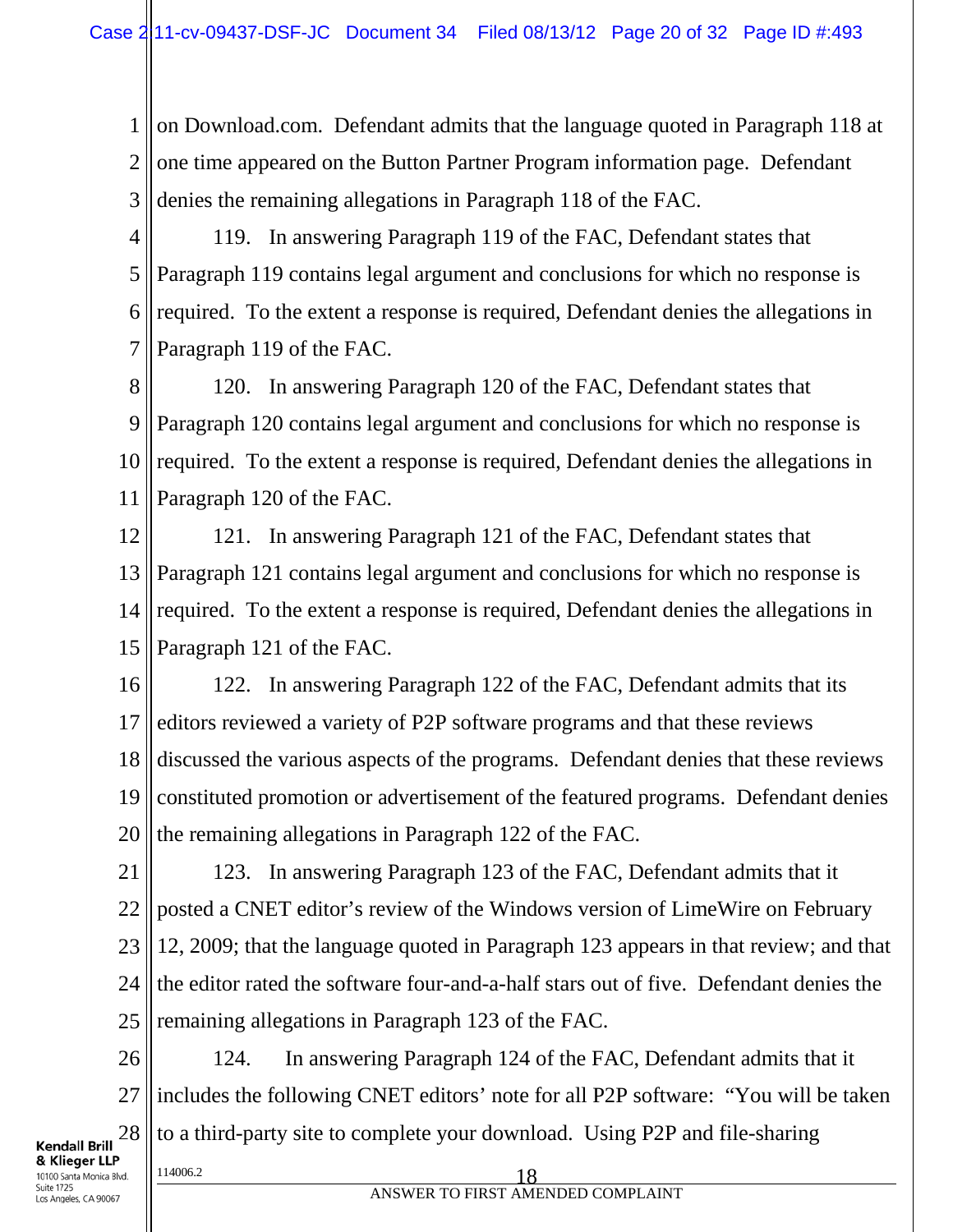1 2 3 4 5 6 7 software to distribute copyrighted material without authorization is illegal in the United States and many other countries. CBS Interactive does not encourage or condone the illegal duplication or distribution of copyrighted content." Defendant admits that the language quoted in Paragraph 124 regarding BitComet appeared in a CNET editor's review of BitComet and that the editor rated the software three-anda-half stars out of five. Defendant denies the remaining allegations in Paragraph 124 of the FAC.

8 9 10 11 12 13 14 15 16 125. Defendant has not located the user comments referenced in Paragraph 125 in its files and archives and on that basis lacks knowledge or information sufficient to form a belief about the truth of the allegations of Paragraph 125 of the FAC, and denies these allegations on that basis. Defendant further denies that it is responsible for user reviews posted on its website. Defendant moreover denies that the alleged user comments, if accurately described in Paragraph 125 of the FAC, demonstrate or exhibit the matters alleged and the characterizations ascribed to such purported statements. Defendant denies the remaining allegations in Paragraph 125 of the FAC.

17 18 19 126. In answering Paragraph 126 of the FAC, Defendant admits that its editors tested the software they reviewed, but denies they infringed copyrights to do so. Defendant denies the remaining allegations in Paragraph 126 of the FAC.

20 21 22 23 24 25 26 27 28  $\frac{114006.2}{2}$  19 127. In answering Paragraph 127 of the FAC, Defendant admits that it posted a "First Look" video on Download.com that reviewed LimeWire 5 and demonstrated its features, and states that video is the best evidence of its contents, and denies Plaintiffs' characterizations of the video. Defendant denies that in the "First Look" video a CNET reviewer entered "Nine Inch Nails" into the LimeWire search screen and then demonstrated the results; on the contrary, the video shows that the CNET reviewer entered "nine inch nails ghosts," which refers to an album by Nine Inch Nails, entitled *Ghosts I-IV*, which famously was released under a Creative Commons license to promote free sharing of the music. Defendant admits that its

& Klieger LLP 10100 Santa Monica Blvd. Suite 1725 Los Angeles, CA 90067

**Kendall Brill**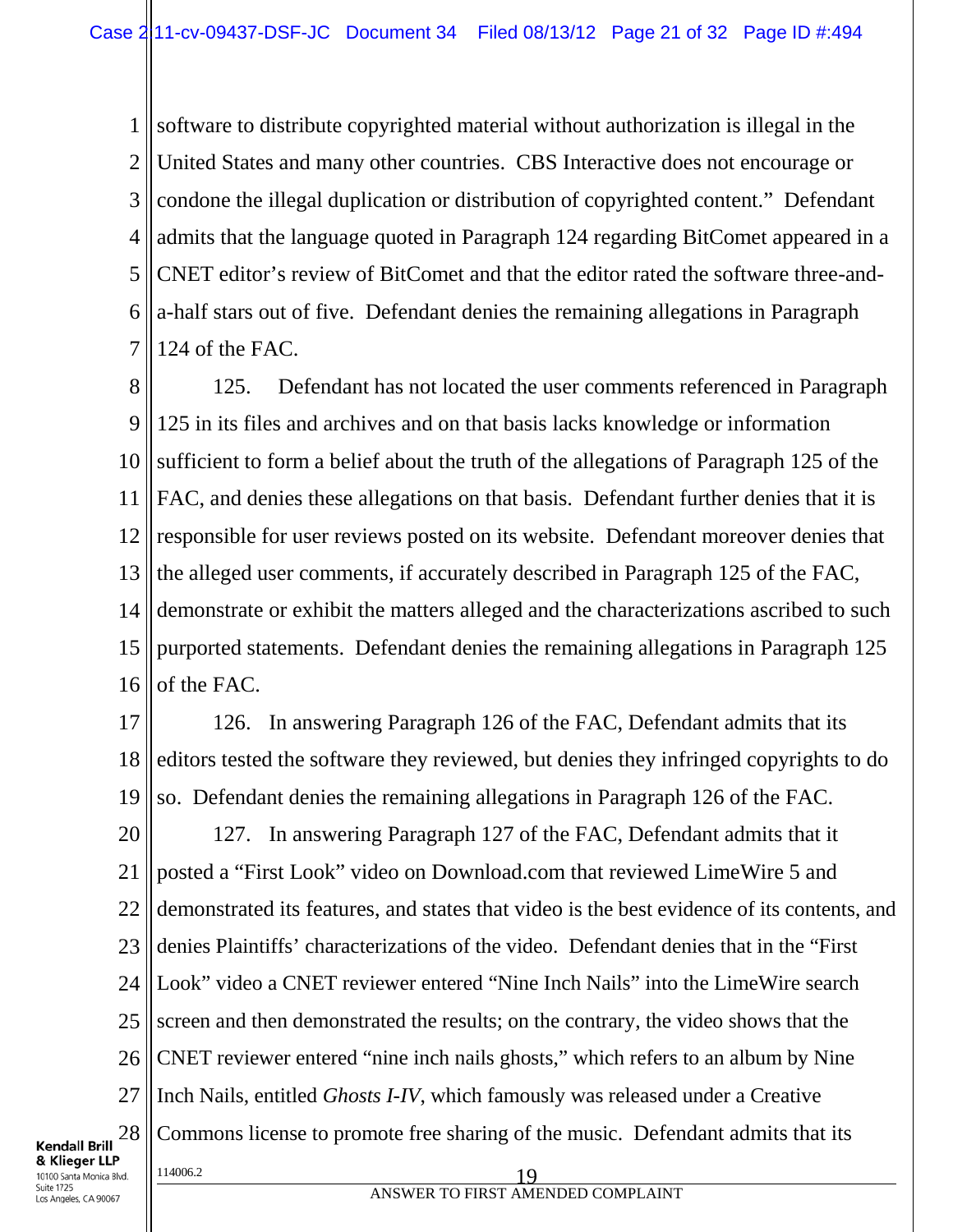1 2 3 4 5 editor reviewed LimeWire "Classic" for Mac, and states that the review is the best evidence of its contents and denies Plaintiffs' characterizations of the review. Defendant denies that searching for but not downloading a song constitutes copyright infringement. Defendant denies the remaining allegations in Paragraph 127 of the FAC.

6 7 8 9 10 11 128. Paragraph 128 of the FAC contains legal argument and conclusions for which no response is required. To the extent a response is required, Defendant admits that CNET editor Seth Rosenblatt appeared in a "First Look" video for FrostWire, and states that the video is the best evidence of its contents and denies Plaintiffs' characterizations of the video. Defendant denies the remaining allegations in Paragraph 128 of the FAC.

12 13 14 15 16 129. In answering Paragraph 129 of the FAC, Defendant admits that CNET editors reviewed the software program MP3 Rocket on November 7, 2008, and states that the review is the best evidence of its contents and denies Plaintiffs' characterizations of the review. Defendant denies the remaining allegations in Paragraph 129 of the FAC.

17 18 19 20 21 130. In answering Paragraph 130 of the FAC, Defendant admits that a CNET editor reviewed the software program LuckyWire on November 11, 2009, and states that the review is the best evidence of its contents and denies Plaintiffs' characterizations of the review. Defendant denies the remaining allegations in Paragraph 130 of the FAC.

22 23 24 25 26 131. In answering Paragraph 131 of the FAC, Defendant admits a CNET editor reviewed the software program ZapShares on November 24, 2009, and states that the review is the best evidence of its contents and denies Plaintiffs' characterizations of the review. Defendant denies the remaining allegations in Paragraph 131 of the FAC.

27 28  $\frac{114006.2}{20}$ 132. Paragraph 132 of the FAC contains legal argument and conclusions for which no response is required. To the extent a response is required, Defendant has

& Klieger LLP 10100 Santa Monica Blvd. Suite 1725 Los Angeles, CA 90067

**Kendall Brill**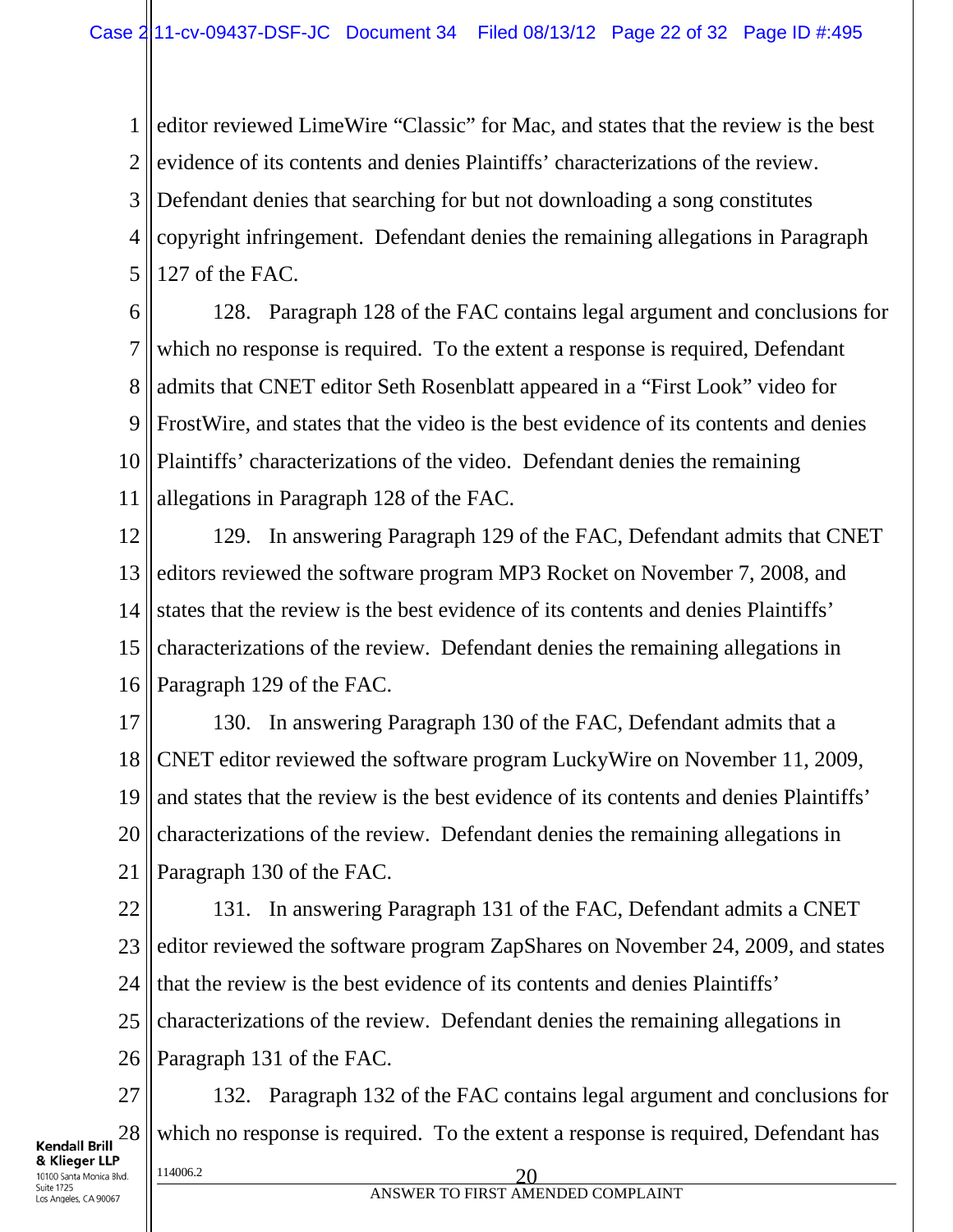1 2 3 4 5 6 7 8 not located the alleged November 28, 2001 LimeWire review in its files and archives and on that basis lacks knowledge or information sufficient to form a belief about the truth of the allegations in the second sentence of Paragraph 132 of the FAC, and denies these allegations on that basis. Defendant has not located the alleged September 24, 2002 KaZaa review in its files and archives and on that basis lacks knowledge or information sufficient to form a belief about the truth of the allegations of the third and fourth sentences of Paragraph 132 of the FAC, and denies these allegations on that basis.

9 10 11 12 13 14 15 133. Defendant admits that it posted articles that noted the differences between various file-sharing applications but denies the remaining allegations in the first sentence of Paragraph 133 of the FAC. Defendant has not located the alleged December 12, 2001 AudioGalaxy review in its files and archives, and on that basis lacks knowledge or information sufficient to form a belief about the truth of the allegations in Paragraph 133 of the FAC, and denies these allegations on that basis. Defendant denies the remaining allegations in Paragraph 133 of the FAC.

16 17 18 134. Paragraph 134 of the FAC contains legal argument and conclusions for which no response is required. To the extent a response is required, Defendant denies the allegations in Paragraph 134 of the FAC.

19 20 21 22 23 24 25 26 27 135. In answering Paragraph 135 of the FAC, Defendant denies having published newsletters and articles that recommended P2P programs for copyright infringement and states that the newsletters and articles are the best evidence of their contents and denies Plaintiffs' characterization of these materials. Defendant has not located the "File Sharing Smackdown" newsletter described in Paragraph 135 of the FAC in its files and archives, and on that basis lacks knowledge or information sufficient to form a belief about the truth of the allegations regarding that newsletter, and denies those allegations on that basis. Defendant denies the remaining allegations in Paragraph 135 of the FAC.

28 **Kendall Brill** & Klieger LLP 10100 Santa Monica Blvd. Suite 1725

Los Angeles, CA 90067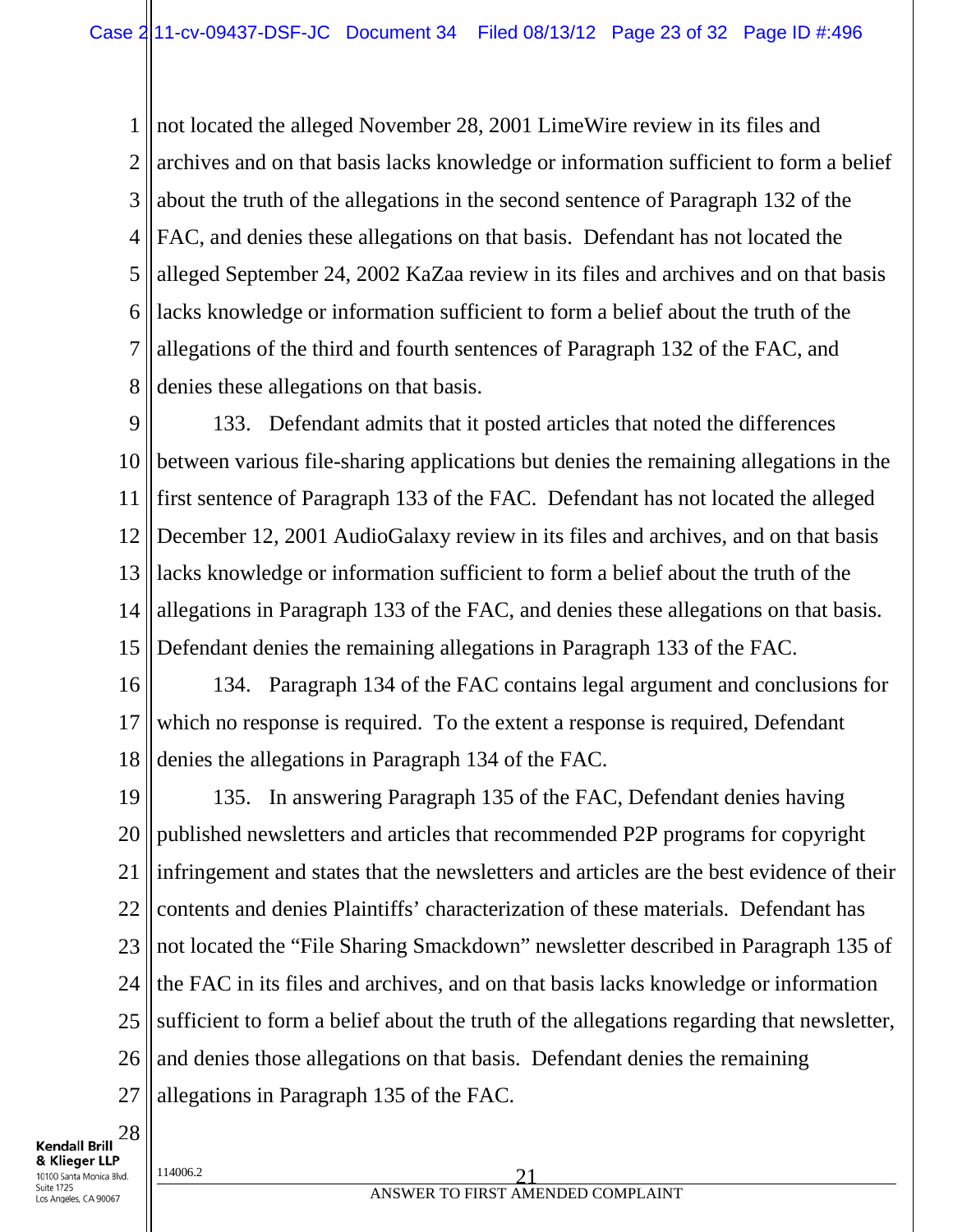1 2 3 4 5 136. Defendant has not located the "File Sharing Smackdown" newsletter described in Paragraph 136 of the FAC in its files and archives, and on that basis lacks knowledge or information sufficient to form a belief about the truth of the allegations regarding that newsletter, and denies those allegations on that basis. Defendant denies the remaining allegations in Paragraph 136 of the FAC.

6 7 8 9 137. Defendant lacks knowledge or information sufficient to form a belief about the truth of the allegations of Paragraph 137 of the FAC relating to user behavior and comments, and denies these allegations on that basis. Defendant denies the remaining allegations of Paragraph 137 of the FAC. 138.

10 11 12 13 14 15 16 17 18 19 138. In answering Paragraph 138 of the FAC, Defendant states that Paragraph 138 contains legal argument and conclusions for which no response is required. To the extent a response is required, Defendant has not located the alleged ZDNet article purportedly described in Paragraph 138 of the FAC in its files and archives, and on that basis lacks knowledge or information sufficient to form a belief about the truth of the allegations regarding that article, and denies those allegations on that basis. Defendant lacks knowledge or information sufficient to form a belief about the truth of the allegations of Paragraph 138 relating to "another ZDNet article," and denies these allegations on that basis. Defendant denies the remaining allegations in Paragraph 138 of the FAC.

20 21 22 23 24 25 26 27 139. In answering Paragraph 139 of the FAC, Defendant states that Paragraph 139 contains legal argument and conclusions for which no response is required. To the extent a response is required, Defendant has not located the alleged August 5, 2000 Gnutella review in its files and archives, and on that basis lacks knowledge or information sufficient to form a belief about the truth of the allegations regarding that review, and denies those allegations on that basis. Defendant denies the remaining allegations in Paragraph 139 of the FAC.

28 **Kendall Brill** & Klieger LLP 10100 Santa Monica Blvd. Suite 1725 Los Angeles, CA 90067

140. In answering Paragraph 140 of the FAC, Defendant states that Paragraph 140 contains legal argument and conclusions for which no response is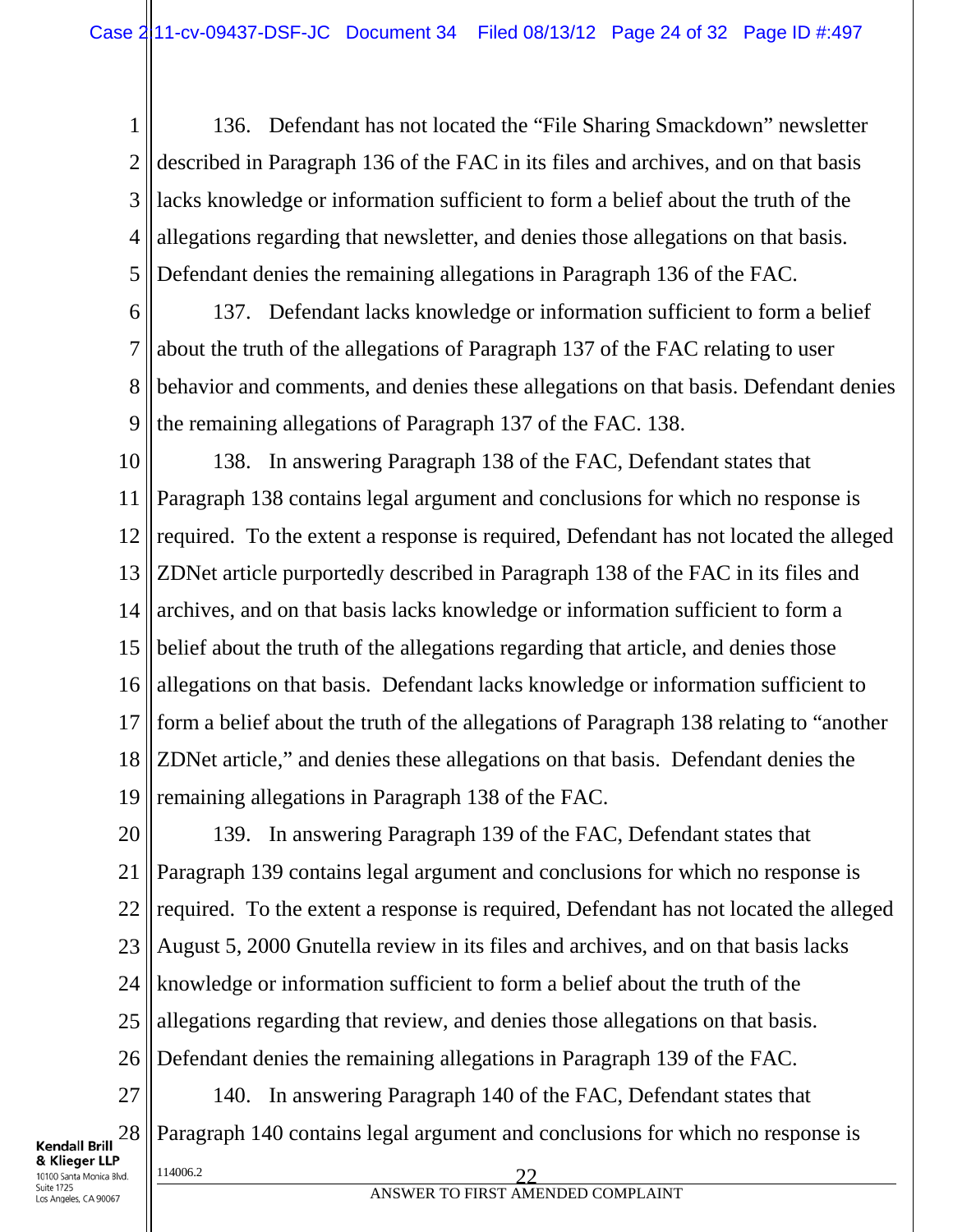1 2 3 4 5 6 required. To the extent a response is required, Defendant has not located the alleged Gnutella guides and tips purportedly described in Paragraph 140 of the FAC in its files and archives, and on that basis lacks knowledge or information sufficient to form a belief about the truth of the allegations regarding that review, and denies those allegations on that basis. Defendant denies the remaining allegations in Paragraph 140 of the FAC.

7 8 9 10 11 12 13 14 141. In answering Paragraph 141 of the FAC, Defendant states that Paragraph 141 contains legal argument and conclusions for which no response is required. To the extent a response is required, Defendant has not located the alleged "Find an Alternative to Napster" guide described in Paragraph 141 of the FAC in its files and archives, and on that basis lacks knowledge or information sufficient to form a belief about the truth of the allegations regarding that guide, and denies those allegations on that basis. Defendant denies the remaining allegations in Paragraph 141 of the FAC.

15 16 17 18 19 20 142. In answering Paragraph 142 of the FAC, Defendant states that Paragraph 142 contains legal argument and conclusions for which no response is required. To the extent a response is required, Defendant admits its review of LimeWire contained the phrase "post-Napster clone" but denies that this was a recommendation. Defendant denies the remaining allegations in Paragraph 142 of the FAC.

21 22 23 24 25 26 143. In answering Paragraph 143 of the FAC, Defendant has not located the alleged "how-to guide for Morpheus" described in Paragraph 143 of the FAC in its files and archives, and on that basis lacks knowledge or information sufficient to form a belief about the truth of the allegations regarding that guide, and denies those allegations on that basis. Defendant denies the remaining allegations in Paragraph 143 of the FAC.

27 28  $\frac{114006.2}{23}$ 144. In answering Paragraph 144 of the FAC, Defendant states that Paragraph 144 contains legal argument and conclusions for which no response is

& Klieger LLP 10100 Santa Monica Blvd. Suite 1725 Los Angeles, CA 90067

**Kendall Brill**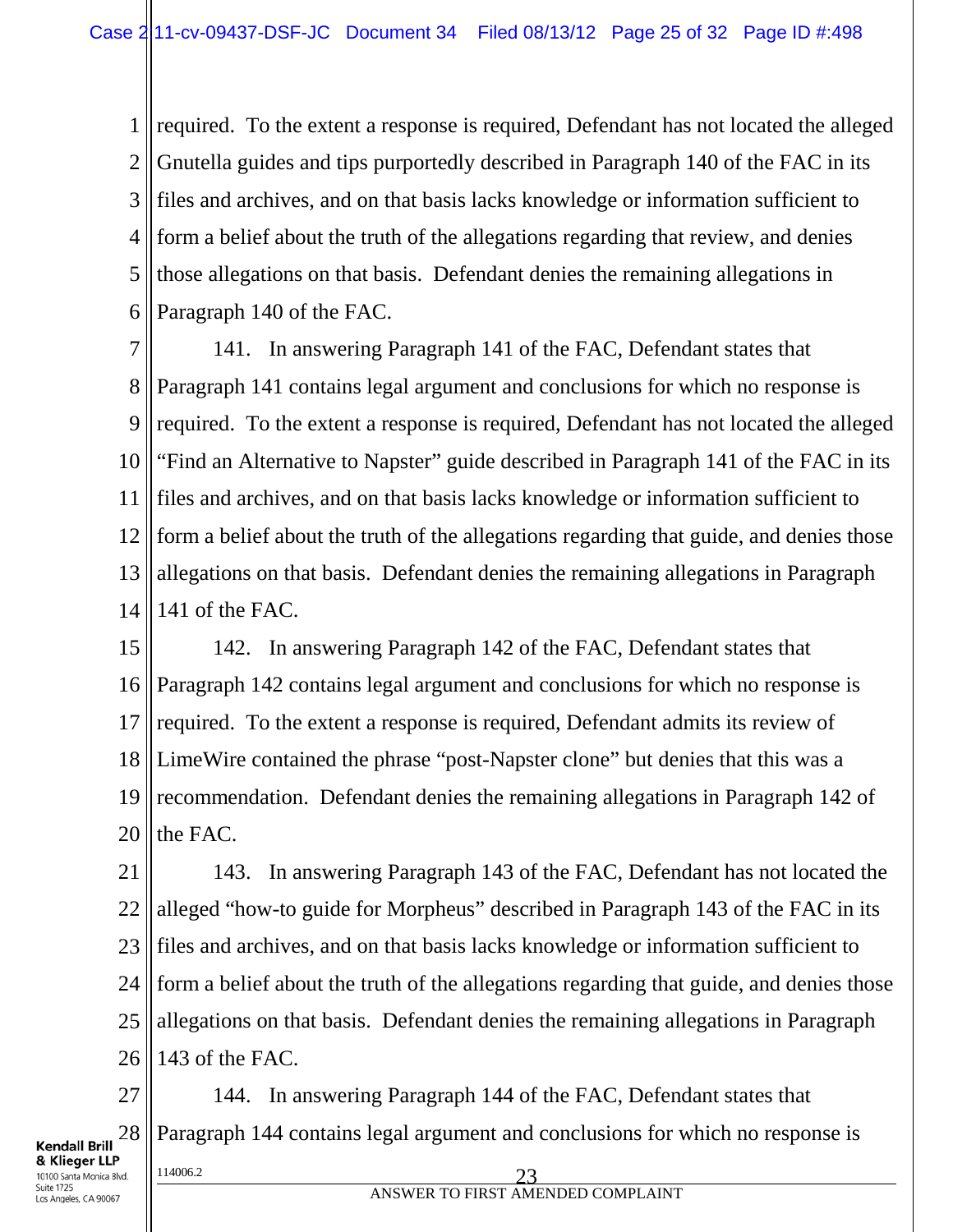1 2 3 4 5 6 required. To the extent a response is required, Defendant has not located the alleged "guide to Scour Exchange" described in Paragraph 144 of the FAC in its files and archives, and on that basis lacks knowledge or information sufficient to form a belief about the truth of the allegations regarding that guide, and denies those allegations on that basis. Defendant denies the remaining allegations in Paragraph 144 of the FAC.

7 8 9 10 11 12 13 145. In answering Paragraph 145 of the FAC, Defendant states that Paragraph 145 contains legal argument and conclusions for which no response is required. To the extent a response is required, Defendant has not located the alleged February 1, 2002 "File Sharing Smackdown, part *deux*" newsletter described in Paragraph 145 of the FAC in its files and archives, and on that basis lacks knowledge or information sufficient to form a belief about the truth of the allegations regarding that newsletter, and denies those allegations on that basis.

14 15 16 17 18 19 20 21 22 23 24 146. In answering Paragraph 146 of the FAC, Defendant denies the first sentence of Paragraph 146. Defendant lacks knowledge or information sufficient to form a belief about the truth of the allegations in the second sentence of Paragraph 146 of the FAC relating to an unspecified "interview discussing Limewire," and denies these allegations, on that basis. With respect to the third sentence of Paragraph 146 of the FAC, Defendant admits that in a February 21, 2010 video a CNET editor announced the top 5 download for the week and said, "What a surprise . . . LimeWire," but denies that this was an admission that LimeWire was intended for copyright infringement and states that video is the best evidence of its contents, and denies Plaintiffs' characterizations of the video. Defendant denies the remaining allegations in Paragraph 146 of the FAC.

25 26 27 147. Defendant denies the allegations in Paragraph 147 of the FAC, except admits that its website was capable of displaying a link to download FrostWire from an unaffiliated external server after an injunction was entered against LimeWire.

28 **Kendall Brill** & Klieger LLP 10100 Santa Monica Blvd. Suite 1725 Los Angeles, CA 90067

148. Defendant lacks knowledge or information sufficient to form a belief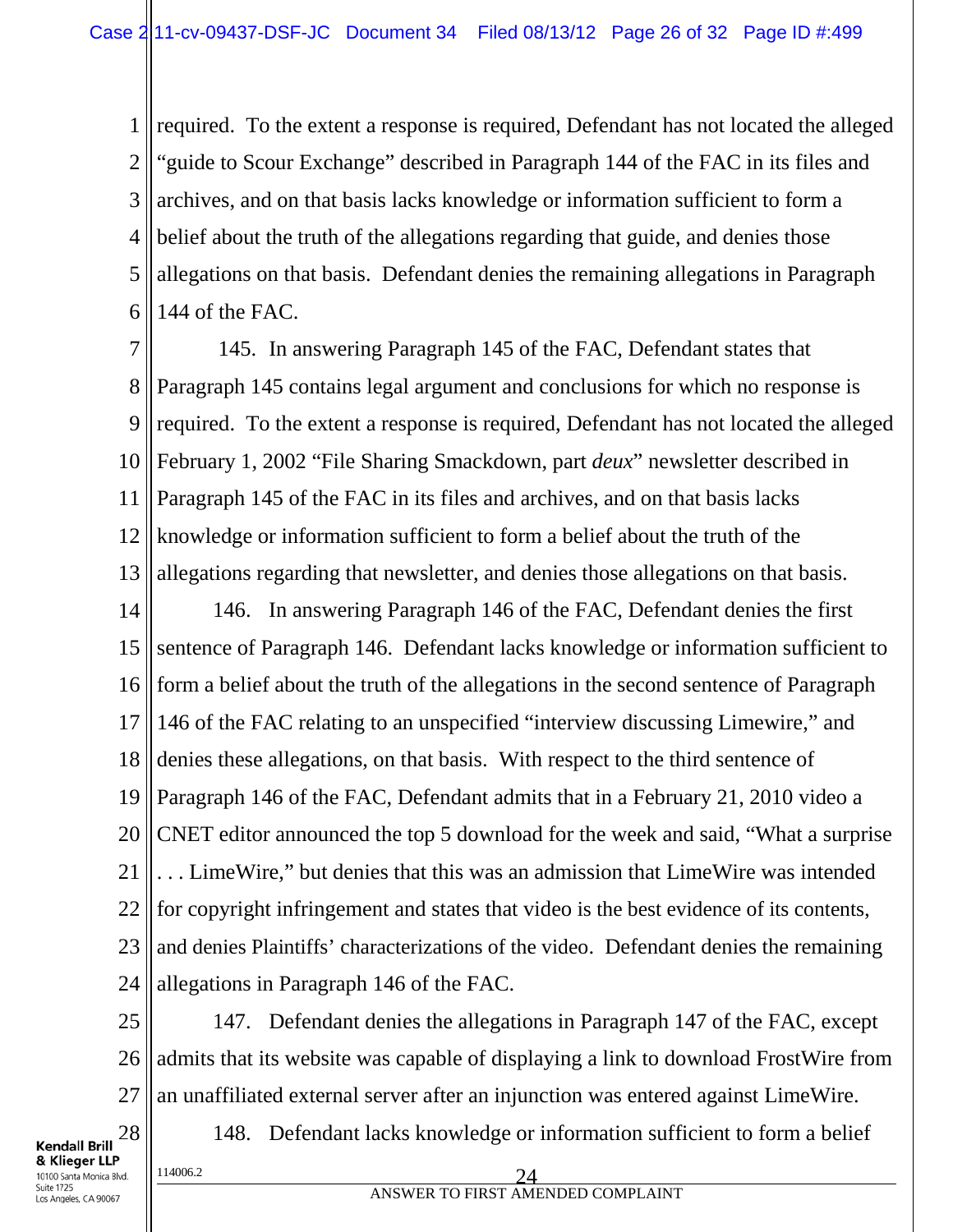1 2 3 about the truth of the allegations of Paragraph 148 of the FAC relating to user comments, and denies these allegations on that basis. Defendant denies the remaining allegations in Paragraph 148 of the FAC.

4 5 6 7 149. In answering Paragraph 149 of the FAC, Defendant states that Paragraph 149 contains legal argument and conclusions for which no response is required. To the extent a response is required, Defendant denies the allegations in Paragraph 149 of the FAC.

8

9

# **INDUCEMENT OF COPYRIGHT INFRINGEMENT**

**RESPONSE TO COUNT 1**

10 11 150. Defendant realleges and incorporates by reference its responses to Paragraphs 1 through 149 as if set forth herein in full.

12 151. Defendant denies the allegations in Paragraph 151 of the FAC.

13 152. Defendant denies the allegations in Paragraph 152 of the FAC.

14 153. Defendant denies the allegations in Paragraph 153 of the FAC.

154. Defendant denies the allegations in Paragraph 154 of the FAC.

155. Defendant denies the allegations in Paragraph 155 of the FAC.

156. Defendant denies the allegations in Paragraph 156 of the FAC.

157. Defendant denies the allegations in Paragraph 157 of the FAC.

19

15

16

17

18

20

21

## **RESPONSE TO PLAINTIFFS' PRAYER FOR RELIEF**

Defendant denies that Plaintiffs are entitled to any of the relief requested.

### **AFFIRMATIVE DEFENSES**

22 23 24 25 26 Pursuant to Rule 8(c) of the Federal Rules of Civil Procedure, Defendant further pleads the following separate and additional defenses. By pleading these defenses, Defendant does not in any way agree or concede that it has the burden of proof or persuasion on any of these issues. Defendant reserves the right to assert such additional affirmative defenses as discovery indicates are proper.

27

28 **Kendall Brill** & Klieger LLP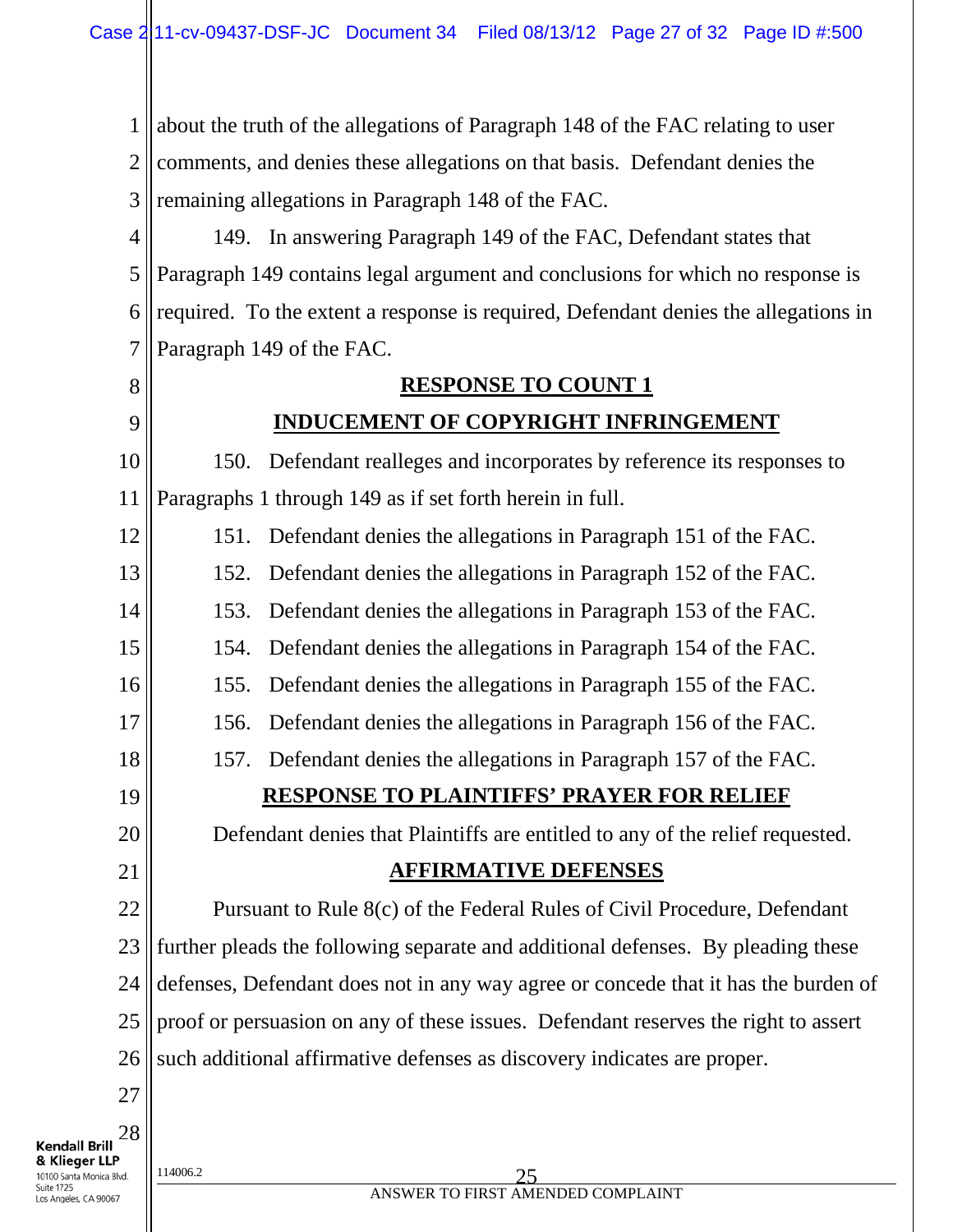|                                                                                  | Case 2 11-cv-09437-DSF-JC Document 34 Filed 08/13/12 Page 28 of 32 Page ID #:501       |  |  |  |  |
|----------------------------------------------------------------------------------|----------------------------------------------------------------------------------------|--|--|--|--|
| 1                                                                                | <b>FIRST AFFIRMATIVE DEFENSE</b>                                                       |  |  |  |  |
| $\overline{2}$                                                                   | (Failure To State A Claim Upon Which Relief May Be Granted)                            |  |  |  |  |
| 3                                                                                | The FAC fails to state a claim upon which relief can be granted.<br>1.                 |  |  |  |  |
| $\overline{4}$                                                                   | <b>SECOND AFFIRMATIVE DEFENSE</b>                                                      |  |  |  |  |
| 5                                                                                | (Comparative Fault)                                                                    |  |  |  |  |
| 6                                                                                | 2.<br>The FAC is barred, in whole or in part, based on the doctrine of                 |  |  |  |  |
| 7                                                                                | comparative fault.                                                                     |  |  |  |  |
| 8                                                                                | <b>THIRD AFFIRMATIVE DEFENSE</b>                                                       |  |  |  |  |
| 9                                                                                | (Failure to Mitigate Damages)                                                          |  |  |  |  |
| 10                                                                               | The FAC is barred, in whole or in part, based on Plaintiffs' failure to<br>3.          |  |  |  |  |
| 11                                                                               | mitigate damages.                                                                      |  |  |  |  |
| 12                                                                               | <b>FOURTH AFFIRMATIVE DEFENSE</b>                                                      |  |  |  |  |
| 13                                                                               | (Estoppel)                                                                             |  |  |  |  |
| 14                                                                               | The FAC is barred, in whole or in part, based on principles of estoppel.<br>4.         |  |  |  |  |
| 15                                                                               | FIFTH AFFIRMATIVE DEFENSE<br>(Failure To Join An Indispensable Party)                  |  |  |  |  |
| 16                                                                               |                                                                                        |  |  |  |  |
| 17                                                                               | 5.<br>The FAC is barred, in whole or in part, based on a failure to join               |  |  |  |  |
| 18                                                                               | necessary or indispensable parties.                                                    |  |  |  |  |
| 19                                                                               | <b>SIXTH AFFIRMATIVE DEFENSE</b>                                                       |  |  |  |  |
| 20                                                                               | (Fair Use)                                                                             |  |  |  |  |
| 21                                                                               | The FAC is barred, in whole or in part, by the doctrine of fair use.<br>6.             |  |  |  |  |
| 22                                                                               | <b>SEVENTH AFFIRMATIVE DEFENSE</b>                                                     |  |  |  |  |
| 23                                                                               | (Laches)                                                                               |  |  |  |  |
| 24                                                                               | 7.<br>The FAC is barred, in whole or in part, by the doctrine of laches.               |  |  |  |  |
| 25                                                                               | <b>EIGHTH AFFIRMATIVE DEFENSE</b>                                                      |  |  |  |  |
| 26                                                                               | (Statute of Limitations)                                                               |  |  |  |  |
| 27                                                                               | 8.<br>The FAC is barred, in whole or in part, by the statute of limitations, to        |  |  |  |  |
| 28<br>Kendall Brill                                                              | the extent Plaintiffs' claim is predicated on acts of copyright infringement occurring |  |  |  |  |
| & Klieger LLP<br>10100 Santa Monica Blvd.<br>Suite 1725<br>Los Angeles, CA 90067 | 114006.2<br>26<br>ANSWER TO FIRST AMENDED COMPLAINT                                    |  |  |  |  |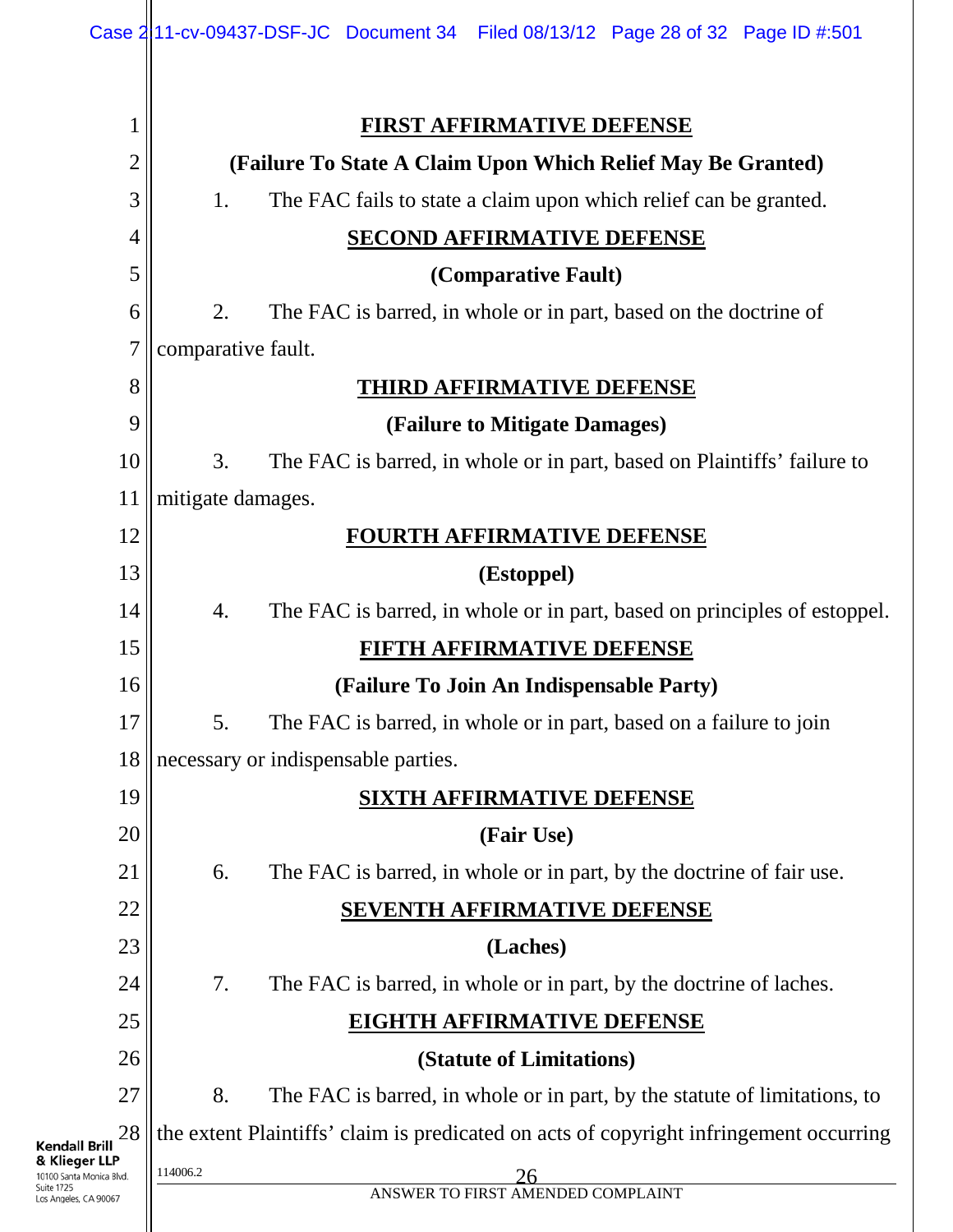1 2 limitation 17 U.S.C. § 507(b). outside of the statutory period(s) set forth in the Copyright Act, including without

|                                                         | ∠<br>$\mu$ $\mu$ $\mu$ $\mu$ $\mu$ $\mu$ $\mu$ $\mu$ $\mu$ $\mu$ .                  |  |  |  |
|---------------------------------------------------------|-------------------------------------------------------------------------------------|--|--|--|
| 3                                                       | <b>NINTH AFFIRMATIVE DEFENSE</b>                                                    |  |  |  |
| 4                                                       | (Lack Of Standing)                                                                  |  |  |  |
| 5                                                       | 9.<br>The FAC is barred, in whole or in part, based on a lack of standing.          |  |  |  |
| 6                                                       | <b>TENTH AFFIRMATIVE DEFENSE</b>                                                    |  |  |  |
| 7                                                       | (Nonjoinder Of Parties)                                                             |  |  |  |
| 8                                                       | 10.<br>The FAC is barred, in whole or in part, based on nonjoinder of parties.      |  |  |  |
| 9                                                       | <b>ELEVENTH AFFIRMATIVE DEFENSE</b>                                                 |  |  |  |
| 10                                                      | (Unclean Hands)                                                                     |  |  |  |
| 11                                                      | 11.<br>The FAC is barred, in whole or in part, by the doctrine of unclean           |  |  |  |
| 12                                                      | hands.                                                                              |  |  |  |
| 13                                                      | <b>TWELFTH AFFIRMATIVE DEFENSE</b>                                                  |  |  |  |
| 14                                                      | (Waiver)                                                                            |  |  |  |
| 15                                                      | 12.<br>The FAC is barred, in whole or in part, by the doctrine of waiver.           |  |  |  |
| 16                                                      | <b>THIRTEENTH AFFIRMATIVE DEFENSE</b>                                               |  |  |  |
| 17                                                      | (First Amendment)                                                                   |  |  |  |
| 18                                                      | 13.<br>The FAC is barred, in whole or in part, because application of the           |  |  |  |
| 19                                                      | Copyright Act to impose liability in this case would violate the First Amendment to |  |  |  |
| 20                                                      | the United States Constitution.                                                     |  |  |  |
| 21                                                      | FOURTEENTH AFFIRMATIVE DEFENSE                                                      |  |  |  |
| 22                                                      | (Due Process/Vagueness)                                                             |  |  |  |
| 23                                                      | 14.<br>The FAC is barred, in whole or in part, because application of the           |  |  |  |
| 24                                                      | Copyright Act to impose liability in this case would violate the Due Process clause |  |  |  |
| 25                                                      | and vagueness doctrine of the United States Constitution.                           |  |  |  |
| 26                                                      |                                                                                     |  |  |  |
| 27                                                      |                                                                                     |  |  |  |
| 28<br><b>Kendall Brill</b>                              |                                                                                     |  |  |  |
| & Klieger LLP<br>10100 Santa Monica Blvd.<br>Suite 1725 | 114006.2                                                                            |  |  |  |
| Los Angeles, CA 90067                                   | ANSWER TO FIRST AMENDED COMPLAINT                                                   |  |  |  |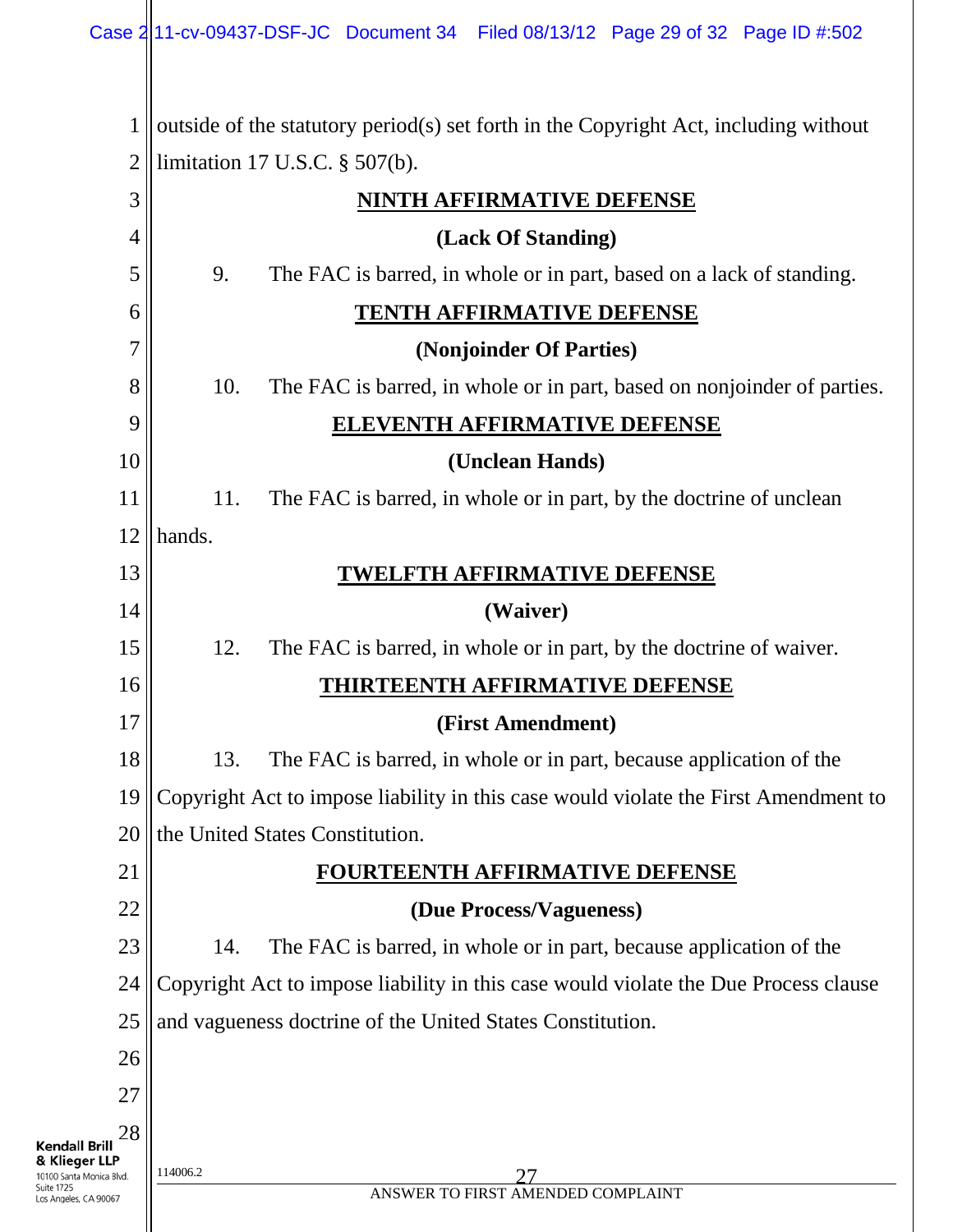| $\mathbf{1}$                                            | <u>FIFTEENTH AFFIRMATIVE DEFENSE</u>                                                    |  |  |
|---------------------------------------------------------|-----------------------------------------------------------------------------------------|--|--|
| $\overline{2}$                                          | (Lack of Subject Matter Jurisdiction)                                                   |  |  |
| 3                                                       | 15.<br>The FAC is barred, in whole or in part, for lack of subject matter               |  |  |
| 4                                                       | jurisdiction to the extent Plaintiffs lack valid registrations of copyrights alleged in |  |  |
| 5                                                       | the FAC.                                                                                |  |  |
| 6                                                       | <b>SIXTEENTH AFFIRMATIVE DEFENSE</b>                                                    |  |  |
| 7                                                       | (Copyright Abandonment)                                                                 |  |  |
| 8                                                       | The FAC is barred, in whole or in part, to the extent Plaintiffs have<br>16.            |  |  |
| 9                                                       | forfeited or abandoned copyright or failed to comply with necessary formalities.        |  |  |
| 10                                                      | <b>SEVENTEENTH AFFIRMATIVE DEFENSE</b>                                                  |  |  |
| 11                                                      | (Innocent Infringers)                                                                   |  |  |
| 12                                                      | 17.<br>The FAC is barred, in whole or in part, to the extent any persons, based         |  |  |
| 13                                                      | on whose behavior Plaintiffs seek to hold Defendant liable, are innocent infringers.    |  |  |
| 14                                                      | <b>EIGHTEENTH AFFIRMATIVE DEFENSE</b>                                                   |  |  |
| 15                                                      | (Notice)                                                                                |  |  |
| 16                                                      | 18.<br>The FAC is barred, in whole or in part, based on Plaintiffs' failure to          |  |  |
| 17                                                      | provide Defendant with notice that Plaintiffs' works were available on P2P services     |  |  |
| 18                                                      | available through Defendant's websites.                                                 |  |  |
| 19                                                      | NINETEENTH AFFIRMATIVE DEFENSE                                                          |  |  |
| 20                                                      | (Supervening Events)                                                                    |  |  |
| 21                                                      | 19.<br>The FAC is barred, in whole or in part, because any alleged injury or            |  |  |
| 22                                                      | loss sustained by Plaintiffs was caused by intervening or supervening events over       |  |  |
| 23                                                      | which Defendant had and has no control.                                                 |  |  |
| 24                                                      | <b>TWENTIETH AFFIRMATIVE DEFENSE</b>                                                    |  |  |
| 25                                                      | (Responsibility of Third Parties)                                                       |  |  |
| 26                                                      | 20.<br>The FAC is barred, in whole or in part, because any alleged injury or            |  |  |
| 27                                                      | loss sustained by Plaintiffs was the fault and responsibility of third parties over     |  |  |
| 28<br>Kendall Brill                                     |                                                                                         |  |  |
| & Klieger LLP<br>10100 Santa Monica Blvd.<br>Suite 1725 | 114006.2<br>28<br>ANSWER TO FIRST AMENDED COMPLAINT                                     |  |  |
| os Angeles, CA 90067                                    |                                                                                         |  |  |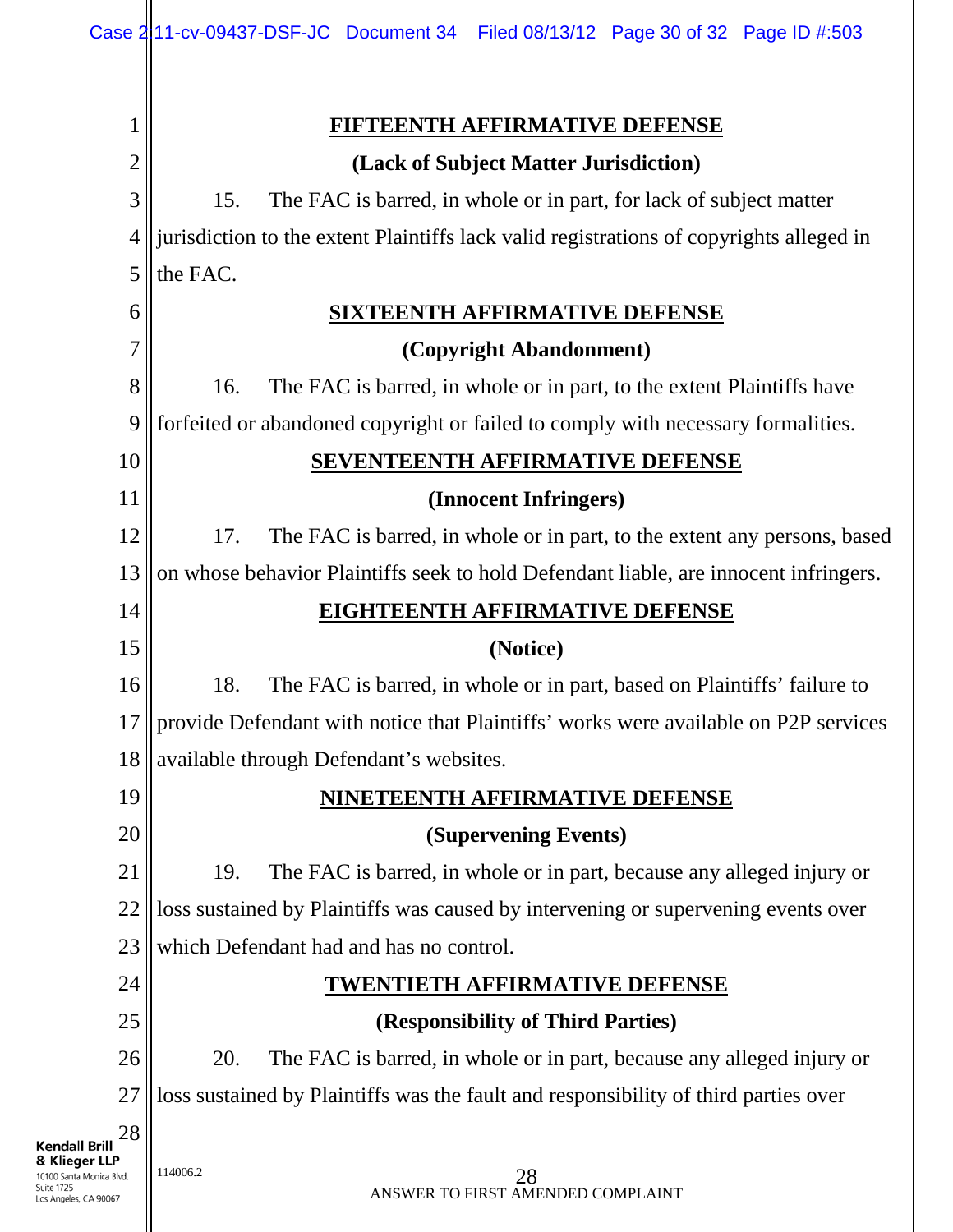Ш

| $\mathbf{1}$                                            | whom Defendant had and has no control, and for whose actions Defendant had and    |  |  |  |
|---------------------------------------------------------|-----------------------------------------------------------------------------------|--|--|--|
| 2                                                       | has no responsibility.                                                            |  |  |  |
| 3                                                       | <b>TWENTY-FIRST AFFIRMATIVE DEFENSE</b>                                           |  |  |  |
| 4                                                       | (No Proximate Cause)                                                              |  |  |  |
| 5                                                       | 21.<br>The FAC is barred, in whole or in part, on the grounds that any alleged    |  |  |  |
| 6                                                       | acts or omissions by Defendant were not the proximate cause of any injury or loss |  |  |  |
| 7                                                       | allegedly suffered Plaintiff.                                                     |  |  |  |
| 8                                                       | <b>TWENTY-SECOND AFFIRMATIVE DEFENSE</b>                                          |  |  |  |
| 9                                                       | (Consent)                                                                         |  |  |  |
| 10                                                      | 22.<br>The FAC is barred, in whole or in part, based on principles of             |  |  |  |
| 11                                                      | Plaintiffs' consent.                                                              |  |  |  |
| 12                                                      | <b>TWENTY-THIRD AFFIRMATIVE DEFENSE</b>                                           |  |  |  |
| 13                                                      | (P2P Services Not Adjudicated as Infringing)                                      |  |  |  |
| 14                                                      | 23.<br>The FAC is barred, in whole or in part, to the extent that Plaintiffs seek |  |  |  |
| 15                                                      | to hold Defendant liable based on any person's use of P2P services that have not  |  |  |  |
| 16                                                      | been adjudicated as infringing.                                                   |  |  |  |
| 17                                                      | <b>TWENTY-FOURTH AFFIRMATIVE DEFENSE</b>                                          |  |  |  |
| 18                                                      | (Nonexistent Entity)                                                              |  |  |  |
| 19                                                      | 24.<br>The FAC is barred, in whole or in part, on the basis that CNET             |  |  |  |
| 20                                                      | Networks, Inc. is not a legal entity capable of being sued.                       |  |  |  |
| 21                                                      | WHEREFORE, Defendant prays for relief as follows:                                 |  |  |  |
| 22                                                      | That the FAC be dismissed, with prejudice and in its entirety;<br>1.              |  |  |  |
| 23                                                      | 2.<br>That Plaintiffs take nothing by this action and that judgment be entered    |  |  |  |
| 24                                                      | against Plaintiffs and in favor of Defendant;                                     |  |  |  |
| 25                                                      | That Defendant be awarded its and costs incurred in defending this<br>3.          |  |  |  |
| 26                                                      | action;                                                                           |  |  |  |
| 27                                                      | That Defendant be granted such other and further relief as the Court<br>4.        |  |  |  |
| 28<br><b>Kendall Brill</b>                              | may deem just and proper.                                                         |  |  |  |
| & Klieger LLP<br>10100 Santa Monica Blvd.<br>Suite 1725 | 114006.2<br>29<br>ANSWER TO FIRST AMENDED COMPLAINT                               |  |  |  |
| Los Angeles, CA 90067                                   |                                                                                   |  |  |  |